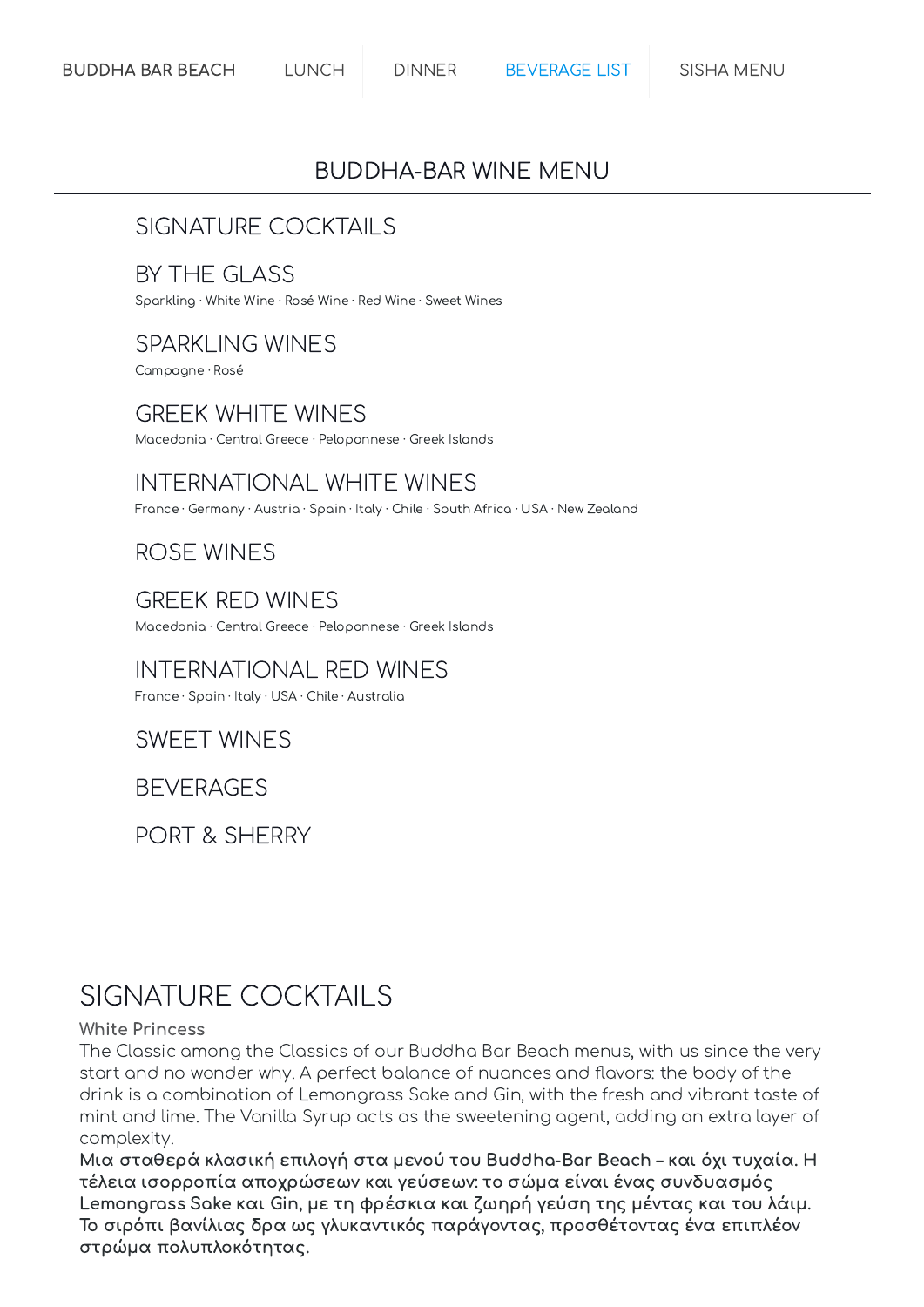Tanqueray gin, lemongrass essential oil infused sake, fresh mint, fresh lime juice, vanilla syrup & passion fruit foam

24

### Mojito Vito

Our homemade aged mixed rum is combined with mint and fresh pineapple to create this special version of the Mojito that delivers a fruity sensation and mouth-pleasing sparks of cinnamon.

Το δικό μας σπιτικό παλαιωμένο ρούμι, συνδυασμένο με δυόσμο και φρέσκο ανανά, αποτελεί τη δική μας εκδοχή του Mojito που ξεχωρίζει για τη φρουτώδη αίσθηση και τις ευχάριστες σπίθες κανέλας.

Homemade rum blend, super pineapple juice, fresh mint, fresh lime juice, organic agave & cinnamon

#### 24

## Bubble Wap  $\bullet$  A

Who doesn't love Champagne? Our Bubble Wap oozes class from every drop. Elegant, sophisticated yet easy to drink and easier to love. Hints of fruits and flowers make it a great all day sip.

Ποιος δεν αγαπάει τη σαμπάνια; Κάθε σταγόνα του Bubble Wap είναι πρωτοκλασάτη. Κομψό, εκλεπτυσμένο, αλλά ταυτόχρονα εύκολο να το απολαύσεις και ακόμη πιο εύκολο να το λατρέψεις.Νύξεις φρούτων και λουλουδιών, ένα υπέροχο ποτό για όλη την ημέρα.

Champagne, raspberry & strawberry fresh mix, elderflower liqueur & rosepetals 28

## Angel Touch  $\bullet$   $\blacktriangle$

We are not sure if they serve drinks in Paradise, but we are 100% sure that if they do, this is what they'll mix. The exotic nuances of the Timur berries are combined with the vibrancy of the cucumber and the muscular juniper notes of a London Dry Gin. In other words, Heaven in a glass.Thank us later.

Δεν είμαστε απολύτως σίγουροι ότι σερβίρουν ποτά στον Παράδεισο – αλλά είμαστε 100% σίγουροι ότι αν το κάνουν, θα φτιάξουν αυτό. Οι εξωτικές αποχρώσεις των μούρων Timur συνδυάζονται με τη φρεσκάδα του αγγουριού και τις δυνατές νότες αρκεύθου ενός London Dry Gin. Με άλλα λόγια, ο Παράδεισος σε ένα ποτήρι. Μας ευχαριστείτε αργότερα.

Gin infused timur berry, fresh cucumber, fresh lemon juice & ginger ale 24

## Japan Old Fashioned

This is our "trust-me-it's-really-Fancy" way of mixing a classic Old Fashioned. The refined notes of the Umeshu blend in with the Sakura bitter and the slender elegance of the Japanese Whisky (yes, they know how to make good Whisky). A whiff of smoke, a drink that will quench the thirst of the savviest palates.

Ο fancy τρόπος μας να φτιάξουμε ένα κλασικό Old Fashioned. Οι εκλεπτυσμένες νότες του Umeshu συνδυάζονται με το Sakura bitter και τη φινετσάτη κομψότητα του ιαπωνικού ουίσκι (ναι, ξέρουν πώς να φτιάχνουν καλό ουίσκι). Μια αύρα καπνού, ένα ποτό που θα ξεδιψάσει και τους πιο έμπειρους ουρανίσκους.

Japanese whisky, umeshu, house sakura bitter & smoked with special aromatic cigar mix

32

## Spicy Mule  $\bullet$   $\blacktriangle$   $\blacksquare$

Spicy is the key element to awake the taste buds. Our Mule is both easy to drink and delicious, as the Ginger Beer will leave your lips craving for another sip. And then another. Extremely food friendly, this is the go-to choice for a light lunch or to match our Asian dishes.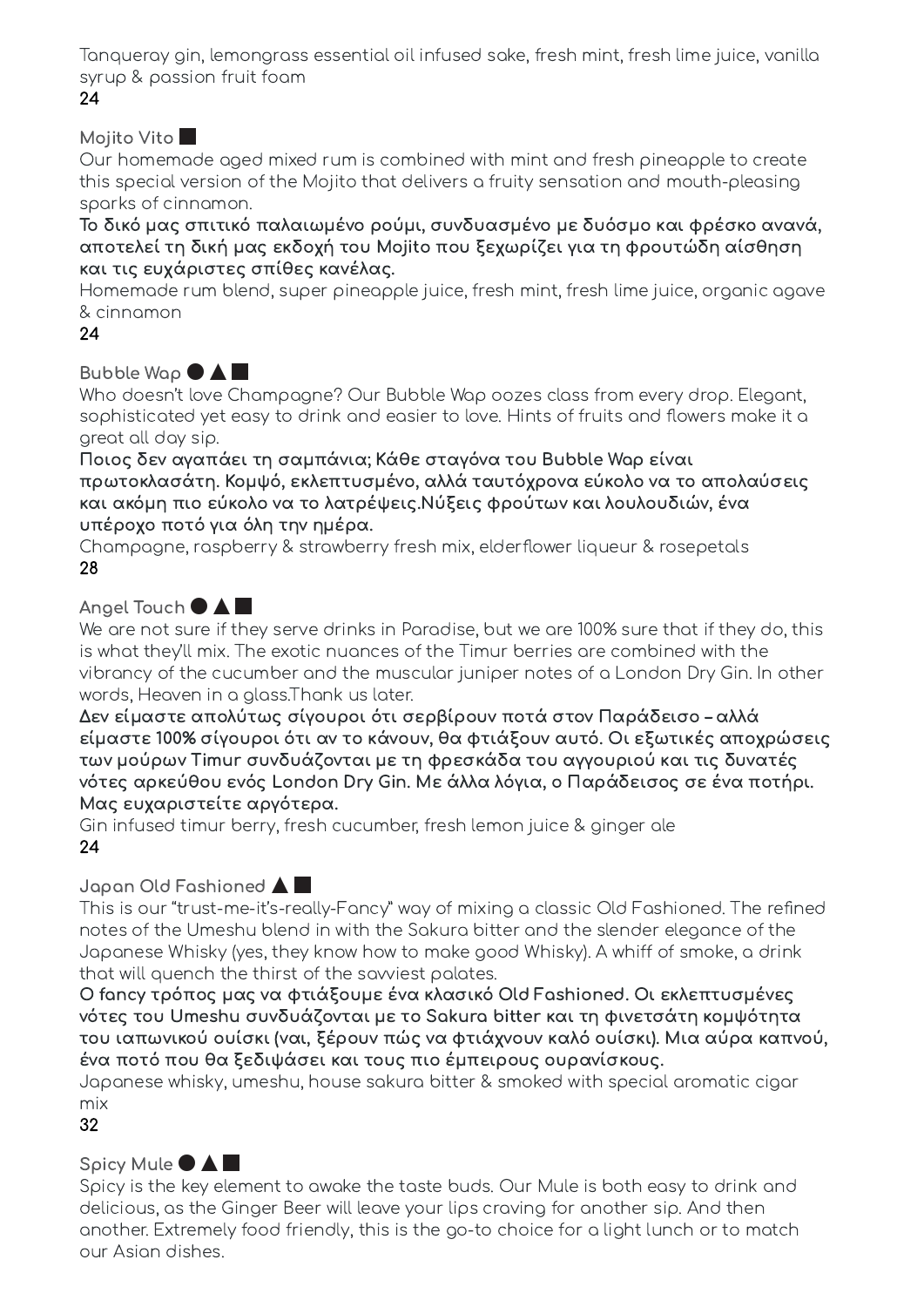Το πικάντικο είναι το βασικό στοιχείο για να αφυπνιστούν οι γευστικοί κάλυκες. Το Mule μας είναι ευκολόπιοτο και απολαυστικό, η τζιτζιμπίρα θα αφήσει τα χείλη σας να λαχταρούν άλλη μια γουλιά. Και μετά ακόμη μία. Ταιριάζει εξαιρετικά με φαγητό και είναι η ιδανική επιλογή για να συνοδεύσετε ένα ελαφρύ γεύμα ή τα ασιατικά πιάτα μας.

Vodka infused thai chili, lime, ginger beer & orange bitter 24

#### Peach Blossom

Light, lean, and so easy to imbibe. The Peach Blossom is an ode to the beautiful Aegean Sunsets. Drawing inspiration from the Italian quintessential Aperitivo, the Peach Blossom is the perfect choice at any time of day and night.

Ελαφρύ, λιτό και τόσο ευκολόπιοτο. Το Peach Blossom είναι μια ωδή στα υπέροχα ηλιοβασιλέματα του Αιγαίου. Αντλώντας έμπνευση από το ιταλικό Aperitivo, το Peach Blossom είναι η τέλεια επιλογή, οποιαδήποτε στιγμή της ημέρας ή της νύχτας. Aperol, peach, sake, yuzu cordial, prosecco

24

Eastbound Mykonos Summer 2022

That's a Dill  $\bullet$   $\blacktriangle$   $\blacksquare$ 

Time to close this dill. Enough with the puns, apologies. That's a Dill is: Ήρθε η ώρα να κάνουμε το dill. Αρκετά, όμως, με τα λογοπαίγνια. Το That's a Dill είναι αυτό:

Gin infused with sichuan pepper, dill cordial fresh lime juice & aqua faba 24

## ¿Oye como va?

This cocktail was born in a party mood. The smoky character of Mezcal and the vegetal hints of Tequila blend perfectly with our green apple-lemongrass mix. A top seller on our Menu, a mouthful of flavors.

Ένα κοκτέιλ που γεννήθηκε έτοιμο να παρτάρει! Ο καπνιστός χαρακτήρας του Mezcal και οι φυτικές νότες της τεκίλας συνδυάζονται άψογα με το μείγμα πράσινου μήλου και λεμονόχορτου. Μια από τις πιο αγαπητές προτάσεις του μενού μας. Μια πραγματική πανδαισία γεύσεων.

Mezcal, tequila blanco, green chartreuse & apple-lemongrass syrup, fresh lime juice & albumine

#### 28

## Shi-sho Sexy

Oh yes, she is! Everything in this Cocktail will make you fall in love. A classic Fizz's DNA reinterpreted with Matcha and Shiso, two ingredients that will bring you directly to Japan with the very first sip.

Ω ναι, είναι σέξι! Τα πάντα σε αυτό το cocktail θα σας κάνουν να ερωτευτείτε. Το κλασικό DNA του Fizz σε μια φρέσκια εκδοχή με Matcha και Shiso – δύο συστατικά που θα σας ταξιδέψουν στην Ιαπωνία από την πρώτη κιόλας γουλιά.

Ketel one vodka, umeshu, Matcha-shiso syrup, lemon and yuzu, egg white & soda 24

## Thai Bird  $\bullet$  A

In our own riff, the Jungle Bird goes Eastward, picking up elements that go in the mix, making it richer and so tremendously appealing. Tropical, refreshing, it goes perfectly well with our Cuisine.

Το Jungle Bird πετάει προς την Ανατολή, συλλέγοντας στη διαδρομή του στοιχεία που συνδυάζονται και το κάνουν πιο πλούσιο στη γεύση και απλώς ακαταμάχητο.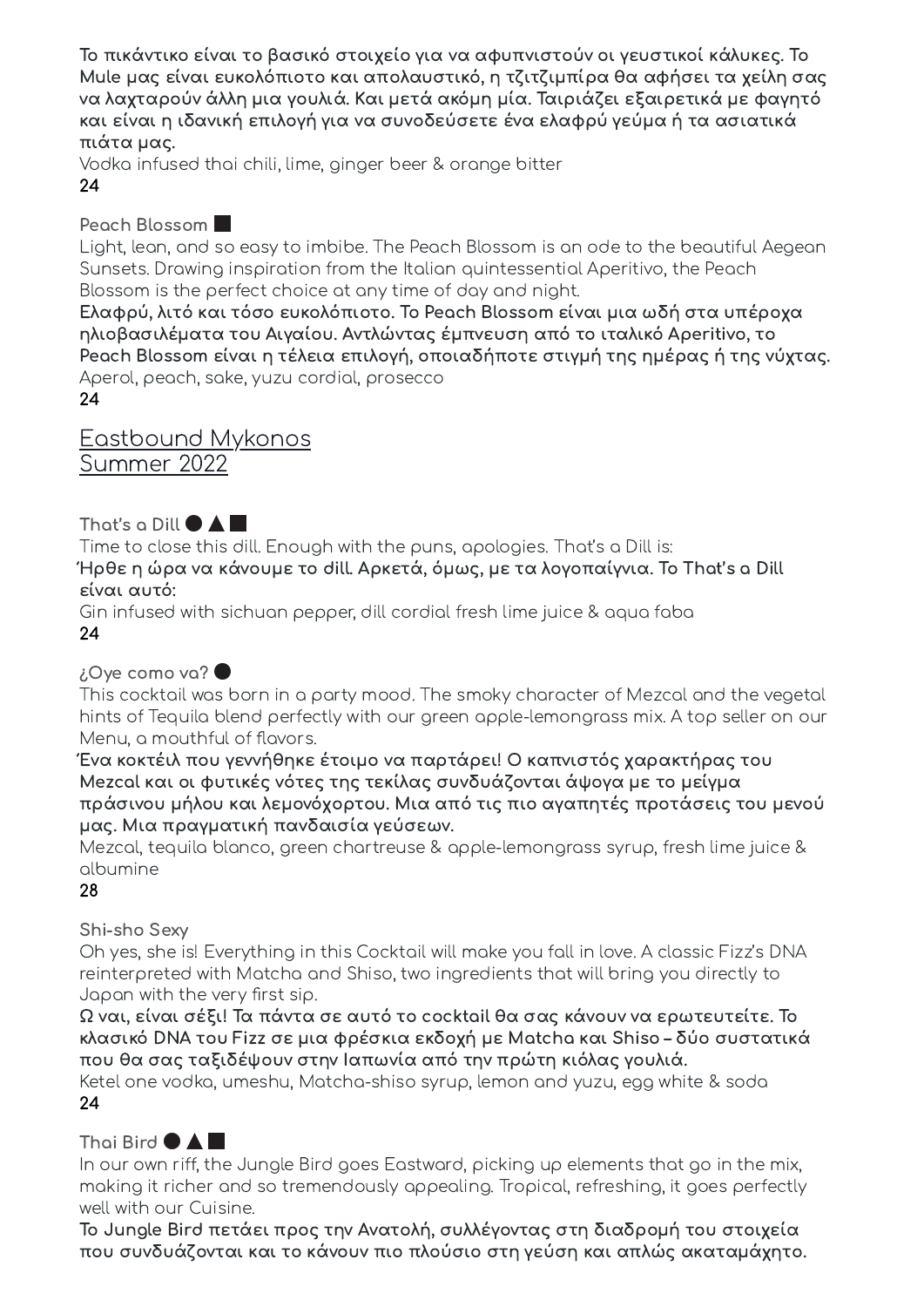## Τροπικό, δροσιστικό, ταιριάζει απόλυτα με την Κουζίνα μας.

BBB aged rum blend, pineapple & lemongrass shrub, demerara syrup, fresh lime juice & campari

28

#### Geisha Galiente

Vibrant, bubbly, hitting the right spot between elegance and simplicity. A food friendly potion with a distinctive character, it goes incredibly well with raw fish and maki rolls. The Coconut will add an exotic hue, making the Geisha Caliente your next favorite drink. Ζωηρό, αφρώδες, ακριβώς στο κατάλληλο σημείο ανάμεσα στην κομψότητα και την απλότητα.Ένα μαγικό φίλτρο με το δικό του ξεχωριστό χαρακτήρα, που ταιριάζει απίστευτα με το φαγητό και ιδίως με ωμό ψάρι και maki rolls. Η Καρύδα προσθέτει μια εξωτική απόχρωση, που θα κάνει το Geisha Caliente το επόμενο αγαπημένο σας ποτό.

Don Julio reposado tequila fat-washed with coconut oil, sake, cucumber, chili, 3 Ways Acid, agave, ginger beer

24

## Matcha - Tsi  $\bullet$  **A**

A journey around the world in a glass. A homage to the timeless Pisco Sour, where Pisco leaves space to our very own Greek Tsipouro, a sprinkle of Matcha, and the unmistakable punch of the Chinese Sichuan Pepper. What's not to love about it?

Ένα ταξίδι στον κόσμο, που χωράει σε ένα ποτήρι. Φόρος τιμής στο διαχρονικό περουβιανό Pisco Sour, με το Pisco να αφήνει χώρο στο δικό μας ελληνικό τσίπουρο, έπειτα μια δόση Matcha και η αλάνθαστη ένταση του κινεζικού Πιπεριού Σετσουάν. Μπορείς να μην το αγαπήσεις;

Tsipouro (Greek spirit), matcha tea, maraschino, fresh lemon juice, egg white, sichuan pepper bitter

24

## The Luxury Collection Cocktail

Tears of Chios

A Luxury Collection Classic Cocktail that brings Greece directly to your glass, with the unique taste of the traditional liqueur of Chios island and freshly-collected grapes. Ένα Luxury Collection Classic Cocktail που φέρνει την Ελλάδα κατευθείαν στο ποτήρι σας, με τη γεύση του παραδοσιακού λικέρ της Χίου και φρεσκοσυλλεγμένα σταφύλια.

Ketel one vodka, skinos mastiha, fresh lime juice, agave, grapes & basil 22

Classic Concoction Ask our bar team for your favorite classic cocktail Ζητήστε από το μπαρ το αγαπημένο σας κλασικό κοκτέιλ 22

## Driver's choice (non-alcoholic)

Bali

Vacation in a glass. Airy and breezy, a drink that won't make you regret you left out the booze Cranberry and Hibiscus interplays with earthy and floral notes, the Passion Fruit & Vanilla Espuma adds an extra layer of texture and sourness, balancing the Cocktail perfectly.

Διακοπές σε ένα ποτήρι! Αεράτο και δροσερό, ένα ποτό που δεν θα σας κάνει να μετανιώσετε που αποφεύγετε το αλκοόλ. Το Κράνμπερι και ο Ιβίσκος αλληλεπιδρούν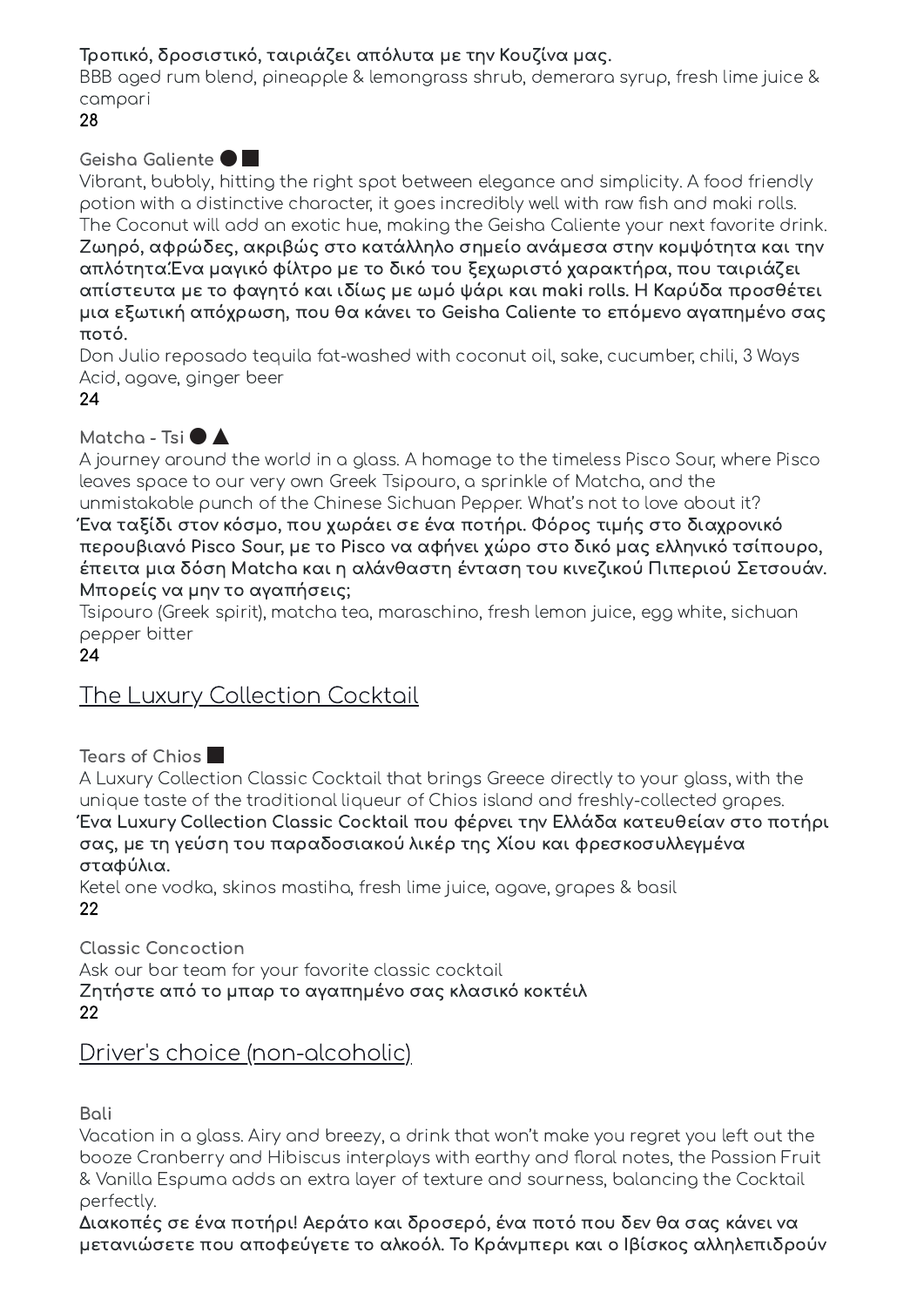με γήινες και λουλουδένιες νότες, ο Αφρός Βανίλιας & Passion Fruit προσθέτει ένα επιπλέον στρώμα υφής και οξύτητας, για ένα τέλεια ισορροπημένο κοκτέιλ. Cranberry, strawberry, fresh lime juice, hibiscus - lemongrass syrup & passion - vanilla foam

20

### Zen-Zen **A**

Drinkable, drinkable and —you guessed it right— drinkable! A perfect thirst quencher for anyone looking for a classy alternative to a booze-based libation. Zingy, pungent yet delicate and very food friendly. Zen Zen is destined to be an instant classic.

Ευκολόπιοτο, ευκολόπιοτο και –σωστά μαντέψατε– ευκολόπιοτο! Ο ιδανικός τρόπος να σβήσει τη δίψα του όποιος αναζητά μια εκλεπτυσμένη εναλλακτική λύση χωρίς αλκοόλ. Ζωηρό, πικάντικο, αλλά ταυτόχρονα φινετσάτο και ιδανικό συνοδευτικό για φαγητό. Το Zen-Zen είναι προορισμένο να γίνει κλασικό.

Aloe Vera juice, agave and mango shrub, mint leaves, ginger beer 20

#### Hibisco<sup>1</sup>

Inspired by the DNA of a classic Mojito but without the alcohol, keeping a punch of flavors. The zingy Shrub matches with the round and elegant Demerara Syrup, while the freshness of the mint is adding an extra layer of flavors that will tickle your taste buds. Εμπνευσμένο από το DNA και τις γεύσεις του κλασικού Mojito, αλλά χωρίς το αλκοόλ. Το ζωηρό Shrub ταιριάζει με το απαλό σιρόπι Demerara ενώ η φρεσκάδα του δυόσμου προσθέτει ένα επιπλέον επίπεδο γεύσεων που θα γαργαλήσουν τους γευστικούς σας κάλυκες.

Passion fruit shrub, demerara syrup, lime juice, mint leaves & hibiscus tea 20

#### Bangkok's Vampire

The umpteenth example of how a Zero ABV Cocktail can match —and often overtake the experience of its boozy counterpart. Perfectly balanced, ready to be your drink of choice at any moment. There is everything you need and some more in this glass. Ακόμη ένα παράδειγμα για το πώς ένα μη-αλκοολούχο Cocktail μπορεί να φτάσει, και συχνά να ξεπεράσει, την εμπειρία του αντίστοιχου αυθεντικού. Απόλυτα ισορροπημένο, έτοιμο να γίνει τοποτό της επιλογής σας ανά πάσα στιγμή. Μέσα στο ποτήρι θα βρείτει όλα όσα χρειάζεστε και ακόμη περισσότερα. Ruby grapefruit juice, umami mix, citrus mix, chili + ginger jam & tonic 20

■ gluten free / χωρίς γλουτένη

low added sugars / χαμηλά πρόσθετα σάκχαρα

high ABV / υψηλή περιεκτικότητα σε αλκοόλ

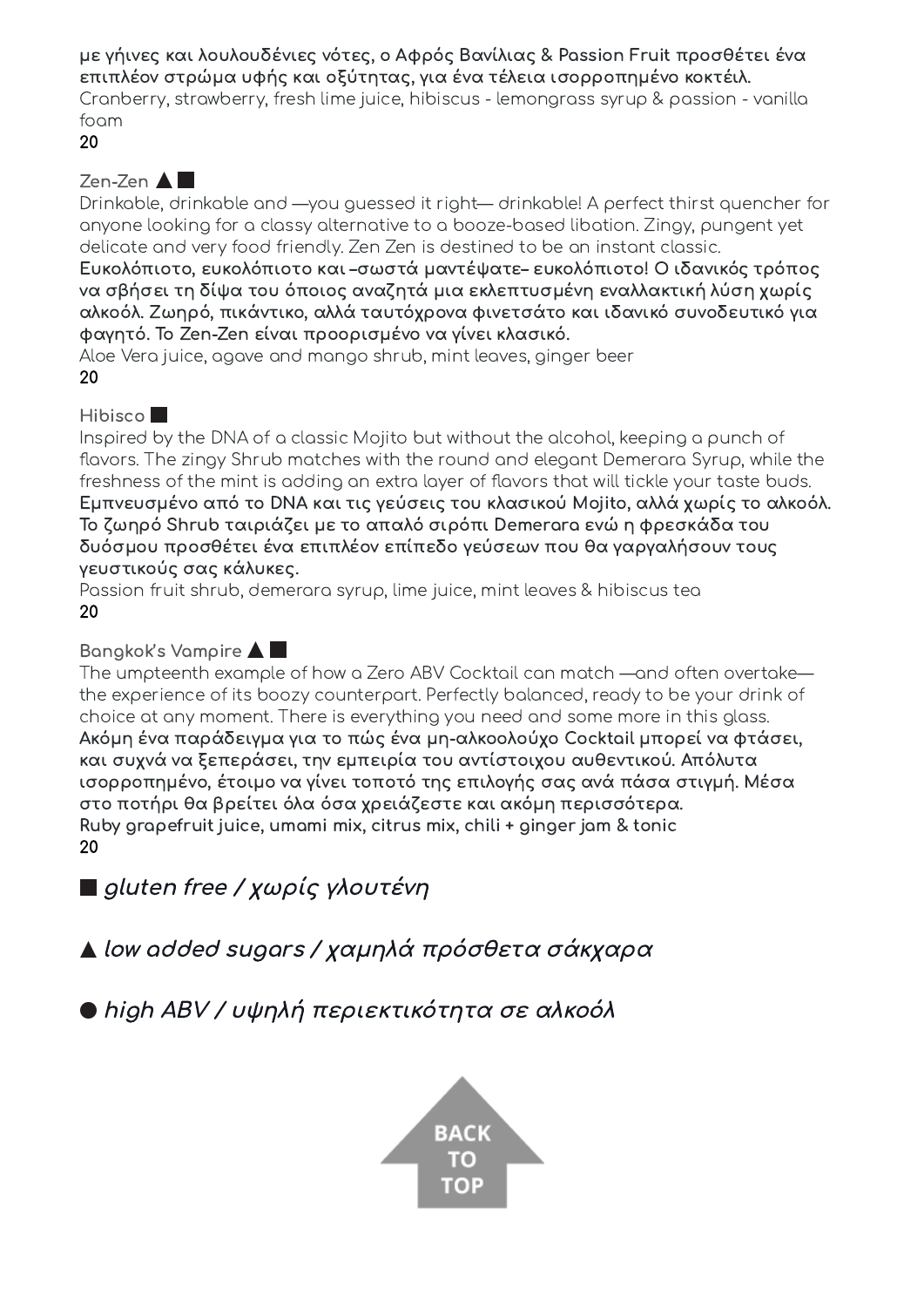# <span id="page-5-0"></span>BY THE GLASS Champagne & Sparkling Wines

Veuve Clicquot, Yellow Label, Champagne, France NV 150ml - 37

Veuve Clicquot Rosè, Champagne, France NV  $150ml - 40$ 

Prosecco Barollo, Treviso 150ml - 15

### White Wines

Malagousia, Ktima Gerovassiliou, Greece 150ml - 15

Assyrtiko, Alpha Estate, Amyntaion, Greece 150ml - 16

Cloudy Bay, Sauvignon Blanc, Marlborough, New Zealand 150ml – 25

Riesling Wehlener Sonnenuhr GG Dry "Alte Reben", Weingur Dr. Loosen, Mosel, Germany  $150ml - 26$ 

Gewurztraminer Réserve, Gustave Lorentz, Alsace 150ml – 17

Chablis, "Champs-Royax", Domaine William Fevre 2018 150ml - 19

#### Rosé Wines

Xinomavro Rose, Alpha Estate, Amyntaion, Greece 2021  $150ml - 16$ 

Domaine de l'Ill, Porquerolles, Provence 2021 150ml - 19

#### Red Wines

Palaia Klimata, Agiorgitiko, Estate Papaioannou, Nemea 2021 150ml - 15

Annys Annimus Merlot, Ktima Tsolis 150ml - 19

Cava Amethystos, Cabernet Franc, Domaine Costa Lazaridi, Drama, Greece 2018 150ml - 18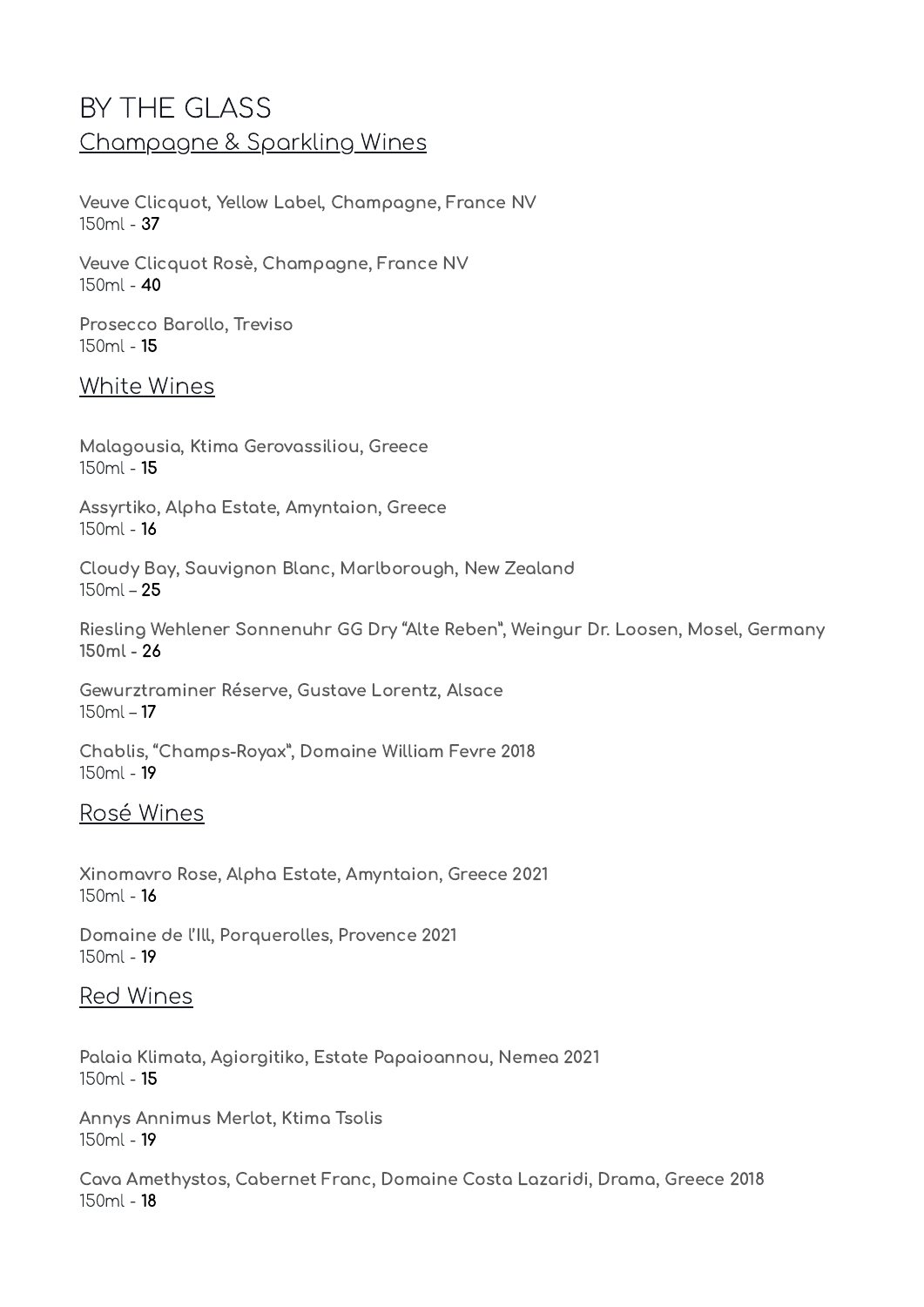Bourgogne Dugat Py 150ml - 36

Dessert Wines

Moscato d'Asti, G.D. Vajra, Italy 150ml - 13

Vinsanto, 4 years barrel aged, Argyros Estate, Santorini Greece 150ml - 30

Samos Nectar, Greece 150ml - 12



# <span id="page-6-0"></span>SPARKLING WINES

Amalia Brut Vintage, Tselepos Estate 750ml - 70

Karanika, Brut Cuveé Spéciale, Amyntaion NV 750ml - 80

Prosecco Barollo, Treviso NV 750ml - 70

## CHAMPAGNE

Laurent Perrier, Brut NV 750ml - 190  $1.5L - 380$ 

Moët & Chandon Ice Imperial NV 750ml - 220  $1.5L - 450$ 

Moët & Chandon Brut Imperial NV 750ml - 175  $1.5L - 380$ 3L - 1150

Veuve Cliquot Yellow Label NV 750ml - 185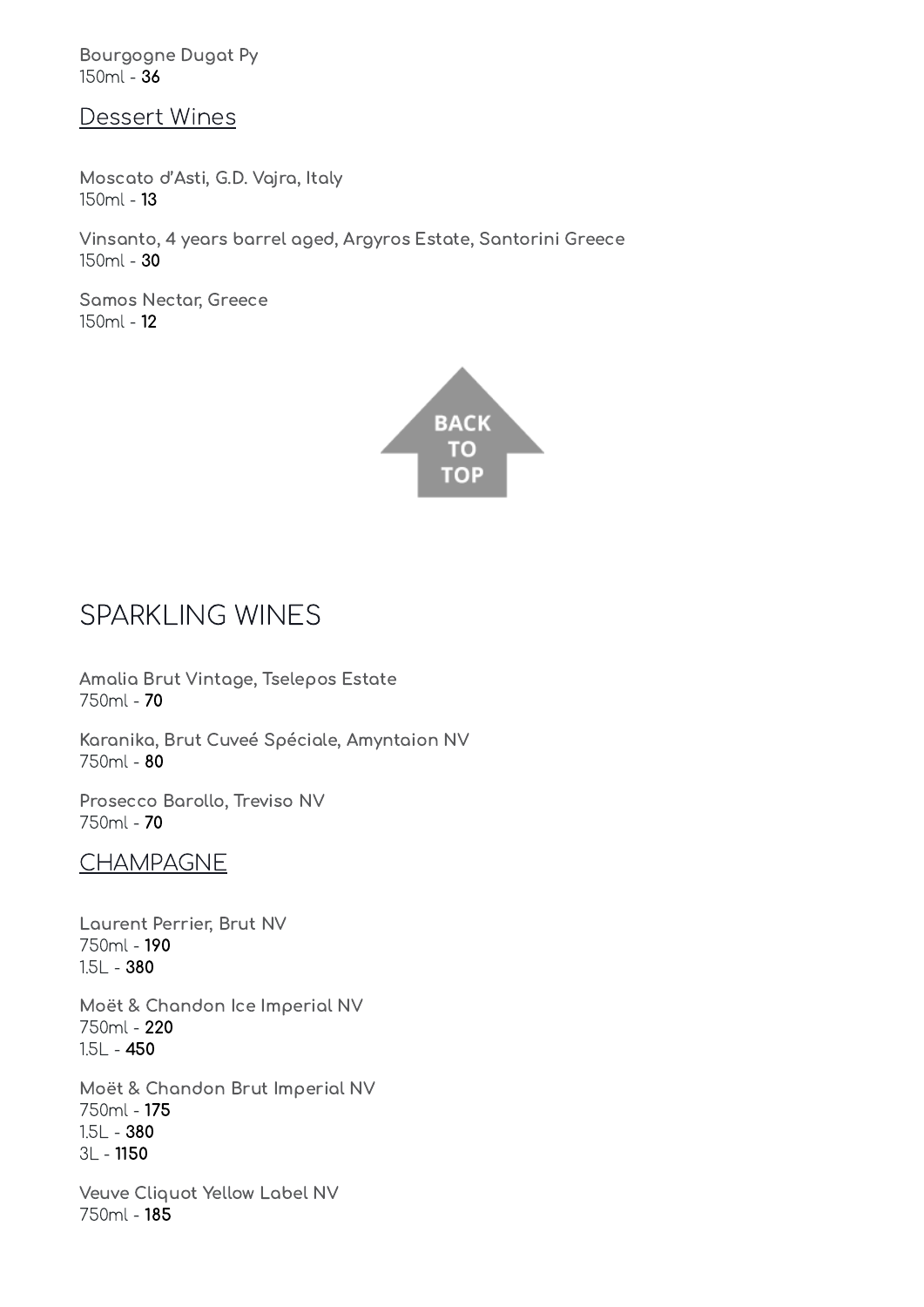1.5L - 400 3L - 1250 Veuve Cliquot Rich NV 750ml - 240 Ruinart Blanc de Blancs, Brut NV 750ml - 340 1.5L - 680 Dom Perignon, Moët & Chandon Brut 750ml - 600  $1.5L - 1600$ 3L - 5200 Dom Pèrignon P2 750ml - 1400 MCIII, Moët & Chandon NV 750ml - 1300 Cristal, Louis Roederer Brut 750ml - 850 1.5L - 1850 3L - 6750 Krug Grande Cuvée Brut NV 750ml - 780 Armand De Brignac Gold 750ml - 1100 1.5L - 2200 La Grande Dame, Veuve Clicquot 750ml - 600 Tattinger Comte de Champagne 750ml - 600 1.5L - 1200> Cuvèe Sir Winston Churchill, Pol Roge 750ml - 615 Clos des Goisses, Philipponat 750ml - 800 Krug Clos du mesnil 750ml - 2800 ROSE Moët & Chandon Brut Imperial NV 750ml - 210

1.5L - 440 3L - 1600

Moët & Chandon Ice Imperial NV 750ml - 240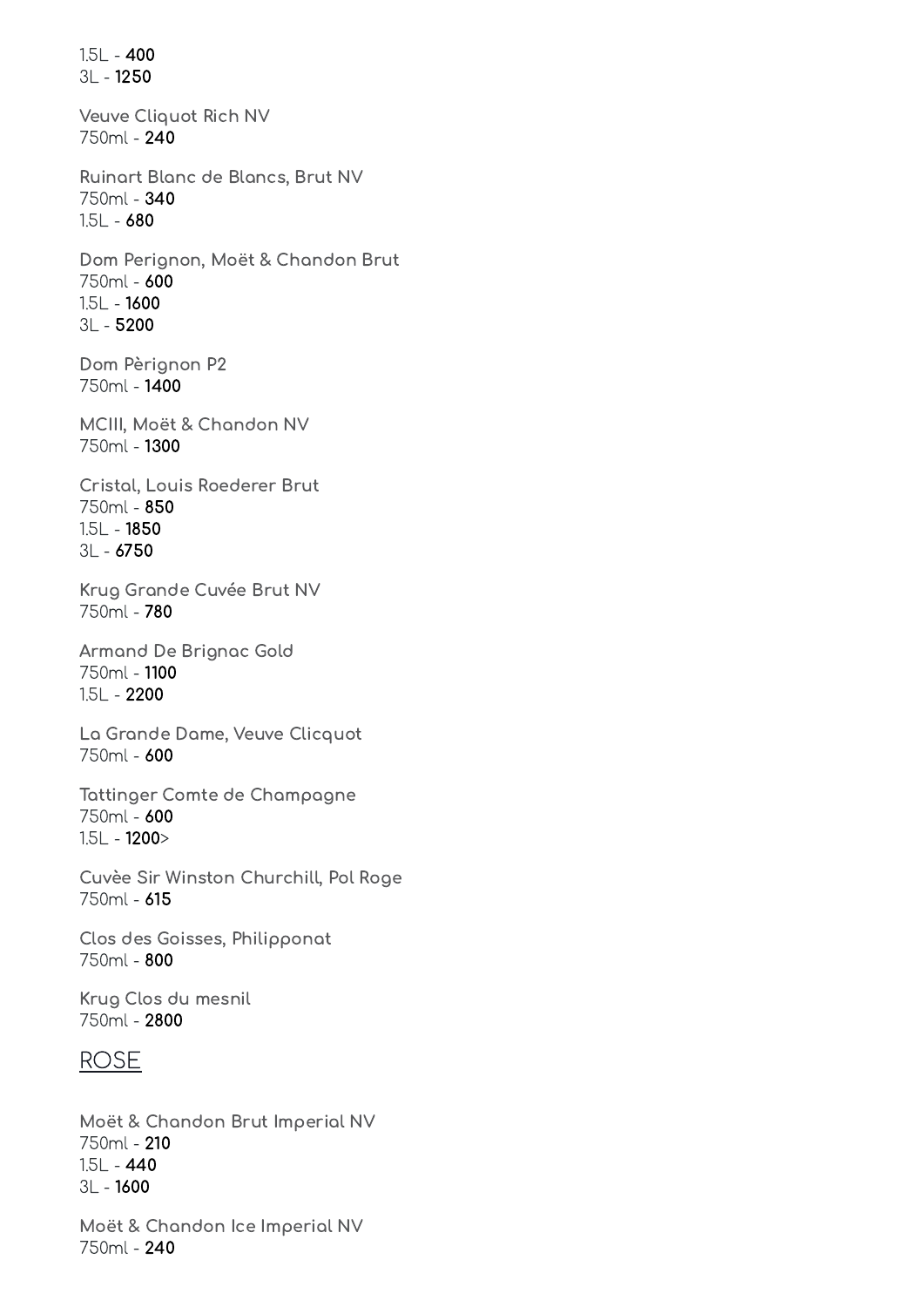1.5L - 500

Bollinger, Brut NV 750ml - 320

Veuve Clicquot Ponsardin 750ml - 210  $1.5L - 450$ 3L - 1350

Laurent Perrier, Brut NV 750ml - 370 1.5L - 780

Dom Perignon 750ml - 1250 1.5L - 2900

Cristal, Louis Roederer Brut Vintage 750ml - 1700 1.5L - 3800

Armand De Brignac NV 750ml - 1550 1.5L - 3250

Krug, Brut NV 750ml - 1200

Comtes De Champagne, Taittinger 750ml - 800  $1.5L - 1700$ 

Billecart Salmon Brut NV 750ml - 320 1.5L - 650



## <span id="page-8-0"></span>GREEK WHITE WINES Macedonia

Sauvignon Blanc-Assyrtiko, Thema, Ktima Pavlidi, Drama 2021 750ml - 60

Chardonnay Idisma Drios, Wine Art Estate, Drama 2021 750ml - 70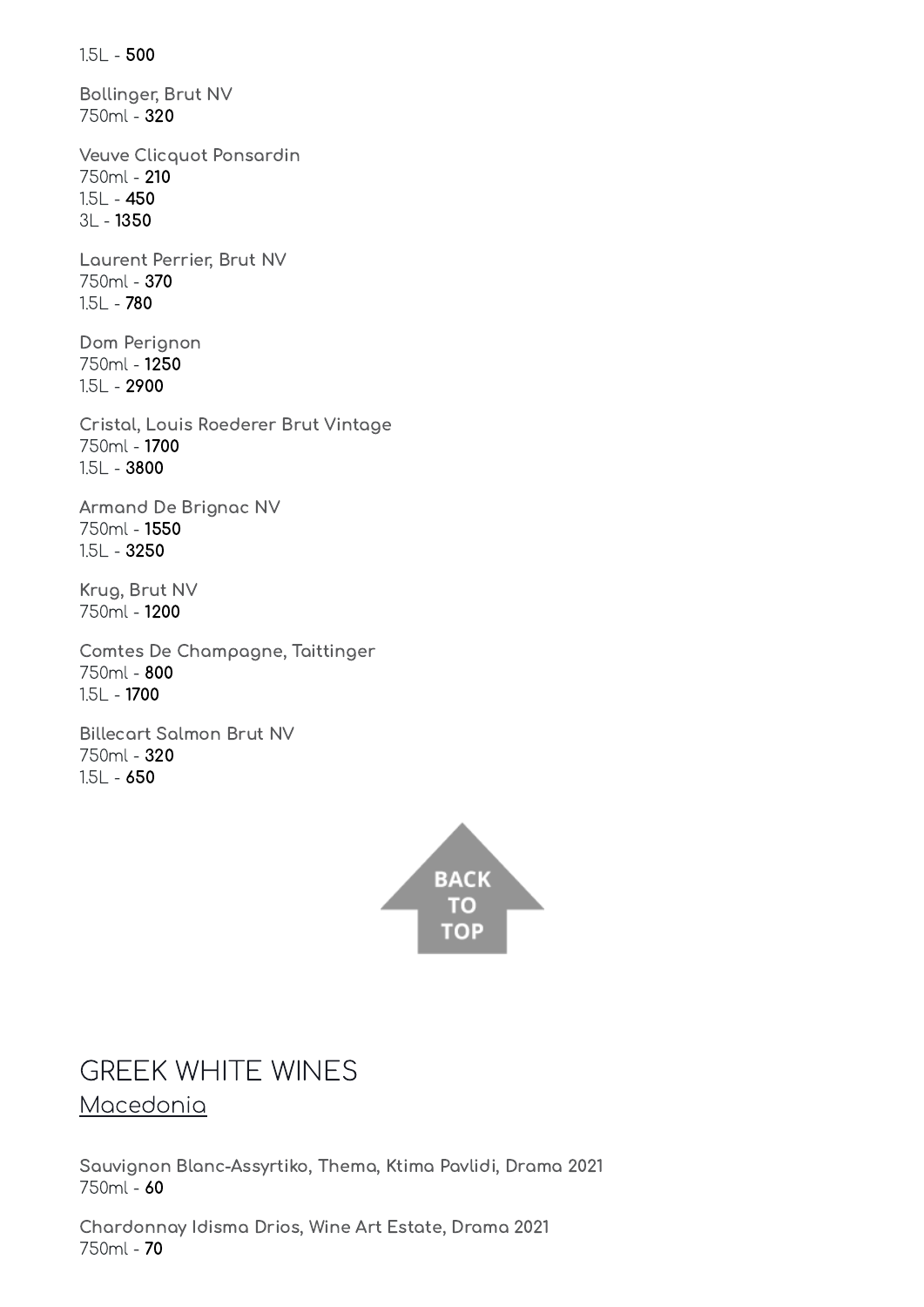Sauvignon Blanc, Alpha Estate, Amyntaion 2021 750ml - 75 1.5L - 155 Sauvignon Blanc-Assyrtiko, Vivlia Chora Estate, Paggaion 2021 750ml - 60 Tesseris Limnes, Chardonnay-Gewurztraminer, Kir Yanni Estate, Amyntaion 2021 750ml - 60 Malagousia, Ktima Gerovassiliou, Epanomi 2021 750ml- 75 1.5L - 155 Viognier, Ktima Gerovassiliou, Epanomi 2021 750ml - 80 Sauvignon Blanc, Magic Mountain, Château N. Lazaridi, Agora 2021 750ml - 80 Semillon-Assyrtiko, Ovilos, Biblia Chora Estate, Pagaion 2021 750ml - 90 1.5L - 190 Assyrtiko, Alpha Estate, Amyntaion 2021 750ml - 82 Chardonnay, Domaine Kikones, Thrace 2020 750ml - 90 Kormilitsa White, Tsantali Wines 2021 750ml - 95 Gymni Vassilissa, Pieria Erateini 2021 750ml - 75 Malagouzia, Ktima Tatsi 2021 750ml - 60 Chardonnay, Ktima Gerovassileiou, Epanomi 2021 750ml - 75 Central Greece Methimon Acacia, Dougos Winery 2021 750ml - 60 Ktima Matsa, Malagouzia 2021 750ml - 55 Chardonnay Domaine Katsaros, Krania 750ml - 80

1.5L - 145

**Peloponnese**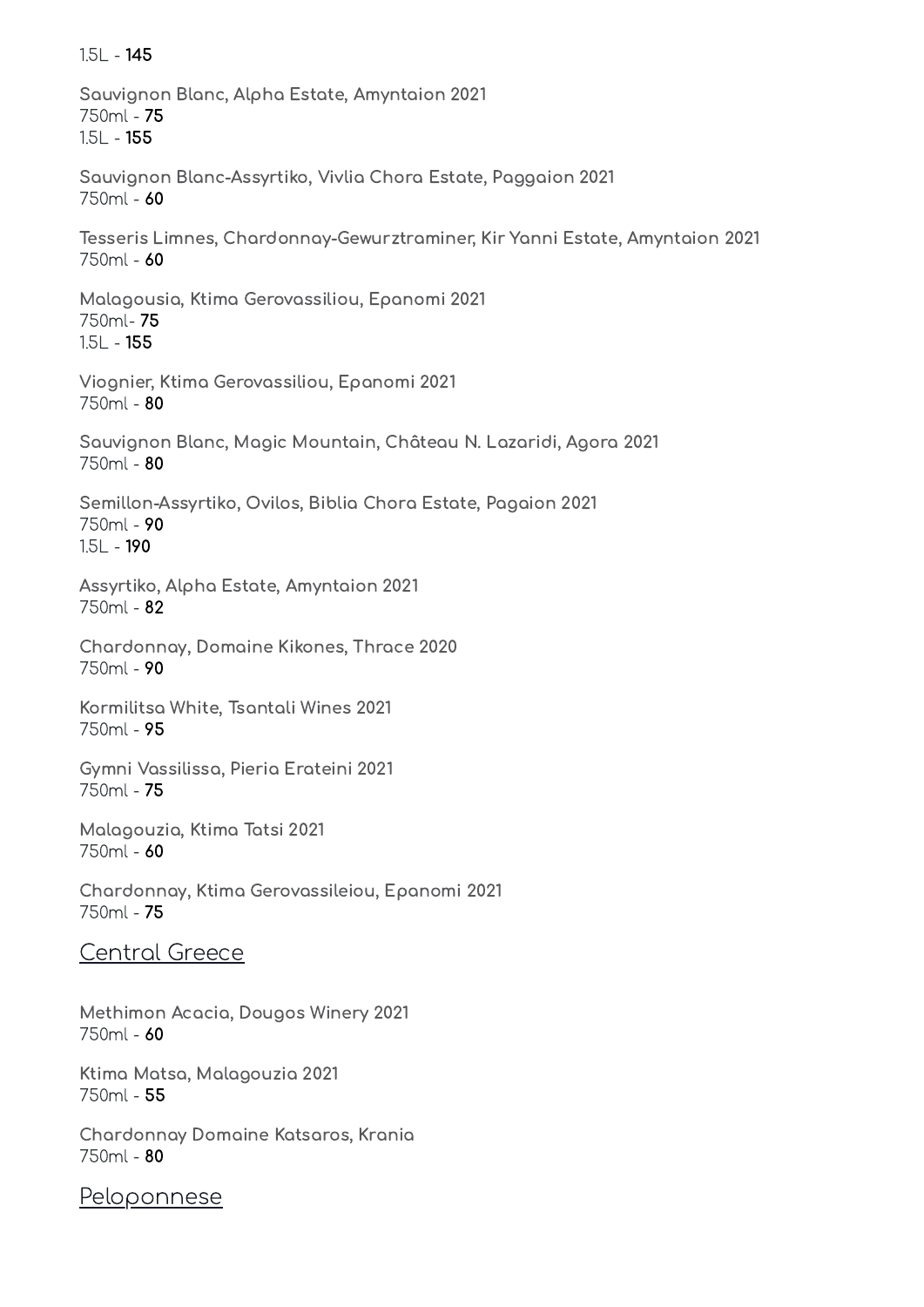Mantinia, Bosinaki Estate 2021 750ml - 55

Chardonnay Anax, PGI Achaia, Antonopoulos Vineyards 2020 750ml - 130

Chardonnay-Malagousia, Armyra, Domaine Skouras 2021 750ml - 60

Dialogos, Ktima Dio Ipsi, Assirtiko - Kidonitsa 2021 750ml - 58

#### Santorini & Islands

Santorini, Boutari 2021 750ml - 95

Hatzidakis Aidani, Santorini 2021 750ml - 85

T-Oinos, Assyrtiko, Clos Segasta, Tinos 2021 750ml - 200

Assyrtiko, Argyros Winery, Santorini 2021 750ml - 90

Assyrtiko Barrel, Domaine Sigalas, Santorini 2021 750ml - 125 1.5L - 255

Kavalieros, Assyrtiko, Domaine Sigalas, Santorini 2020 750ml - 185 1.5L - 380

li>

Cuvee Monsignori, Argyros Winery, Santorini 2020 750ml - 120

Santorini assyrtiko, Vassaltis Vineyards 2021 750ml - 100

Thalassitis Submerged, Assyrtiko, Gaia Wines, Santorini 2019 750ml - 490

Gramina, Assyrtiko, Vassaltis Vineyards, Santorini 2019 200ml – 195

## Crete

Vidiano, Lyrarakis Winery 2021 750ml - 65

Aspros Lagos, Vidiano, Douloufakis Winery 2021 750ml - 75

Nostos Roussanne, Manousaki Winery 2021 750ml - 100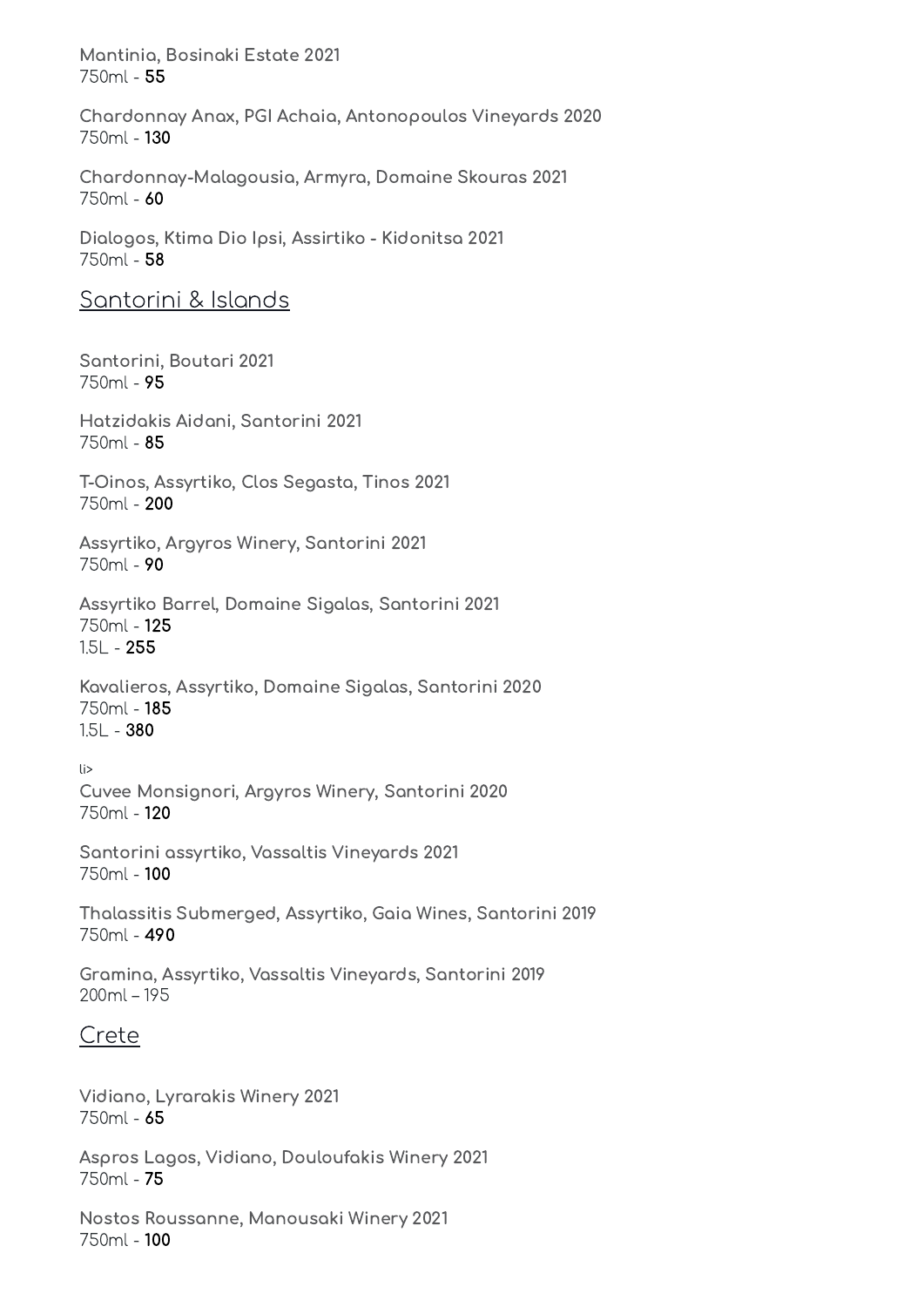

# <span id="page-11-0"></span>INTERNATIONAL WHITE WINES FRANCE

· ALSACE · Riesling, Cuvée Frederic Emile, Maison Trimbach 750ml - 240

Riesling Patergarten, Domaine Paul Blanck et Fils 2017 750ml - 105

Riesling Clos Ste. Hune, Zind Humbrecht 750ml - 140

Pinot Gris Furstentum, Domaine Paul Blanck et Fils 2009 750ml - 120

Gewurztraminer Reserve, Gustave Lorentz, Alcace 750ml - 85

Gewürztraminer "Les Treilles Du Loup ", Domaine Weinbach 750ml - 130

· LOIRE · Pouilly Fume Baron de L, Ladoucette 750ml - 320 1.5L- 690

Blanc Fume de Pouilly Silex, Domaine Didier Dagueneau 750ml - 380

Sancerre Comte Lafond, Domaine de Ladoucette 750ml - 140

Sancerre Le Tournebride, Vincent Gaudry 750ml - 100

Pouilly Fume En Travertin, Henri Bourgeois 750ml - 110

Savennières "Roche aux Moines" 750ml - 145

Pouilly Fume de Ladoucette 750ml - 140 1.5L- 280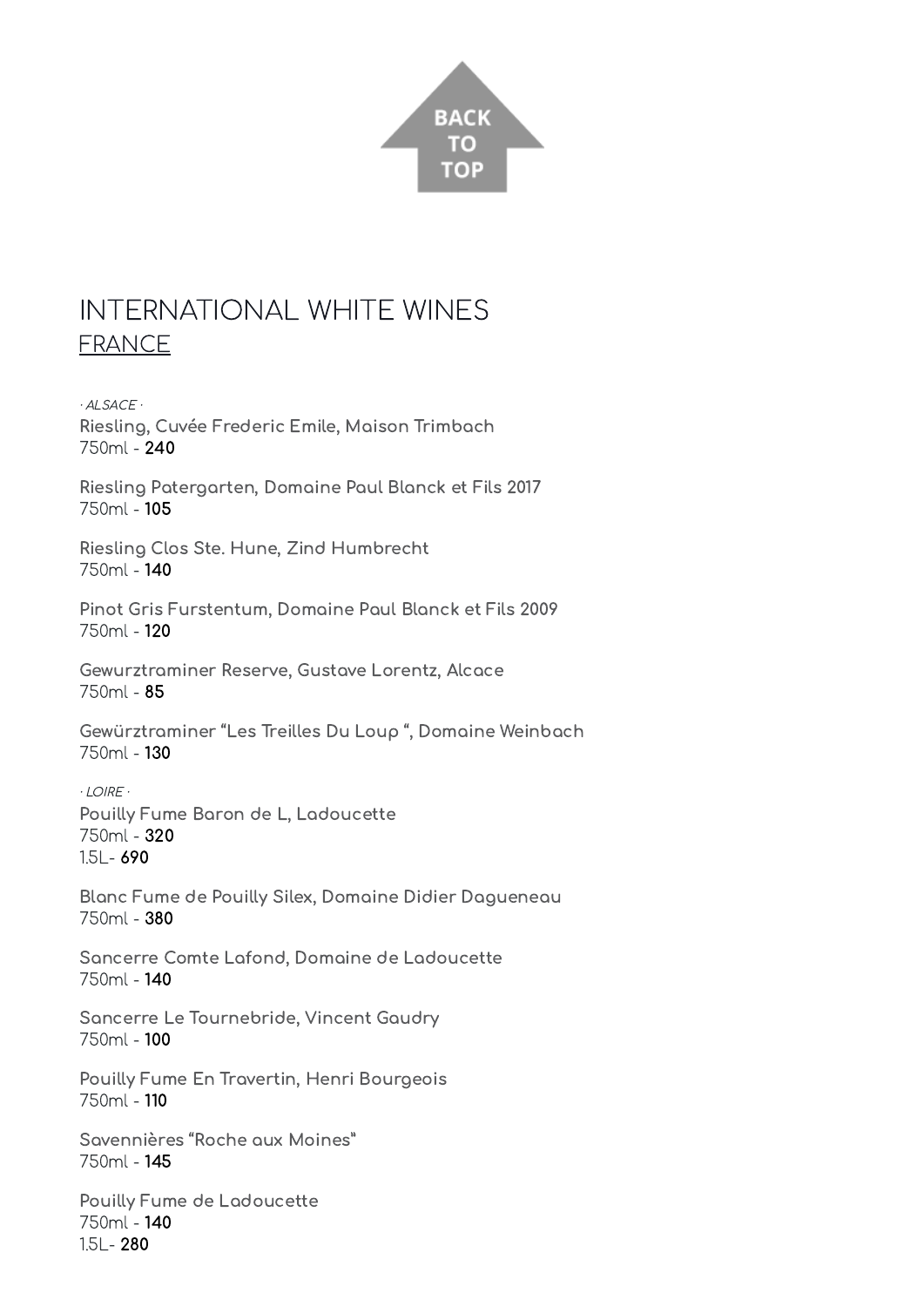· JURA · Château-Chalon 750ml - 295

#### BURGUNDY

· Chablis · Chablis "Champs-Royaux", Domaine William Fevre 2018 750ml - 95

J.P. Benoit Droin 750ml - 98

1ER Cru Montmains, Joseph Drouhin 750ml - 145

Grand Cru Le Clos, J.Moreau & Fils 750ml - 240

Chablis Premier Cru "Les Lys", Domaine William Fevre 750ml - 190

Chablis Grand Cru "Vaudésirs", J.P. Benoit Droin 750ml - 260

· Corton Charlemagne · Bonneau du Martray 2018 750ml - 1250

Domaine Joseph Drouhin 2018 750ml - 570

Domaine Bruno Clair 750ml - 780

· Meursault · Meursault, Les Clous, Bouchard Pere et Fils 750ml - 220

"Les Tessons" Michel Bouzereau et Fils 750ml - 260

Premier Cru "Charmes", Michel Bouzereau et Fils 750ml - 410

"Premier Cru "Porusot", Comtes Lafon 750ml - 620

· Puligny Montrachet · Domaine Olivier Leflaive 2018 750ml - 380

Domaine Joseph Drouhin 750ml - 290 1.5L - 570

Premier Cru "Clos de la Pucelle", Jean Chartron 750ml - 380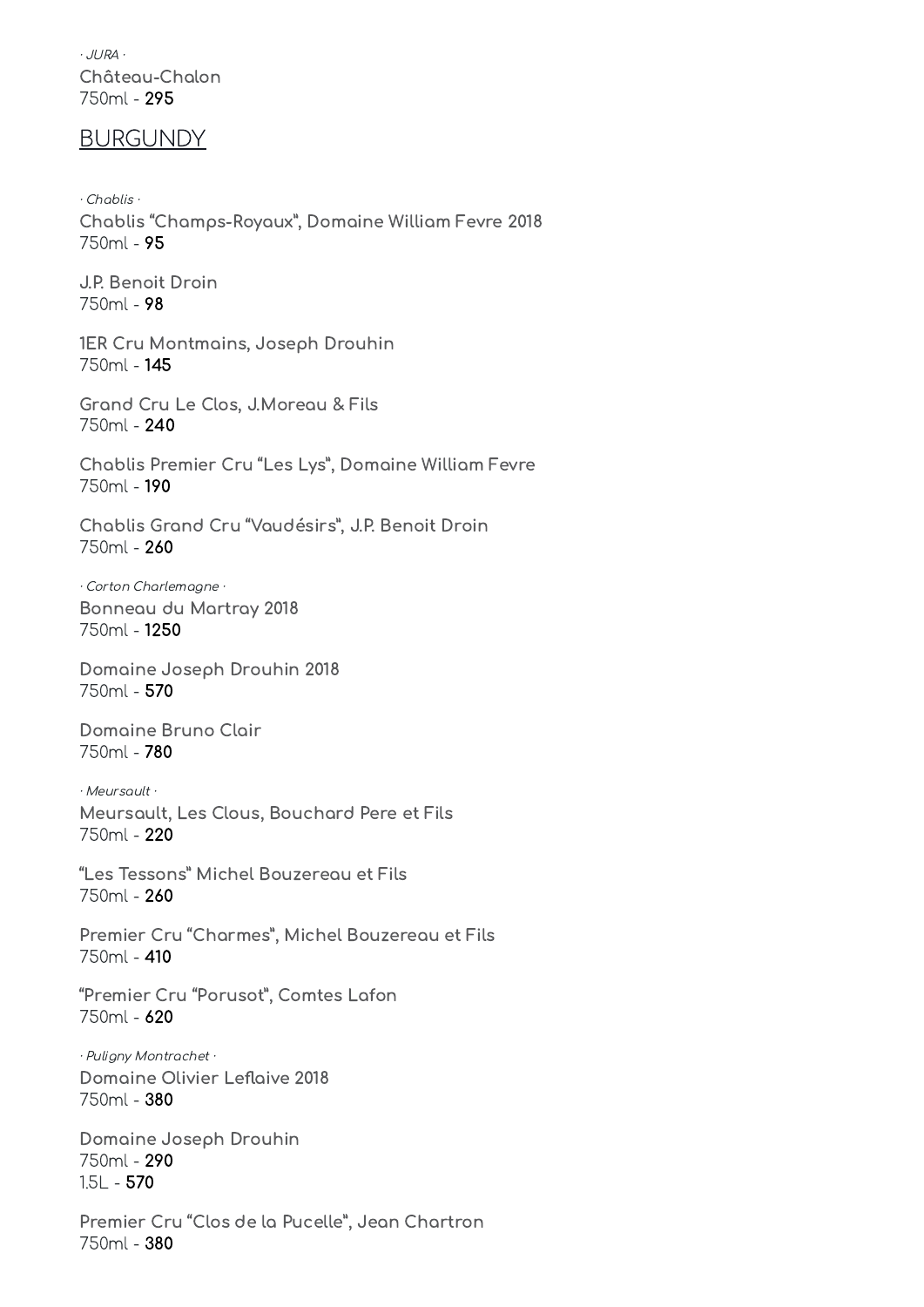Premier Cru "Les Perrieres", Jacques Carillon 750ml - 440

Batard-Montrachet Grand Cru, Olivier Leflaive 2016 750ml - 1900

Batard-Montrachet Grand Cru, Joseph Drouhin 2018 750ml - 1600

Chevalier-Montrachet Grand Cru "Clos des Chevaliers", Domaine Jean Chartron 2018 750ml - 1600

Montrachet Grand Cru, Lucien Le Moine 750ml - 3200

· Chassagne Montrachet · "Le Concis du Champs", Hubert Lamy 750ml - 295

· Pouilly-Fuissé · "Château Fuissé Collection Privée 1999 750ml - 325

· BORDEAUX · Pessac Leognan, Château Carbonnieux 750ml - 200

"Y" Château d'Yquem 750ml - 640

Château Cos d'Estournel Blanc 750ml - 680

· RHONE · Condrieu, Lieu-Dit Vernon, Yves Cuilleron 750ml - 310

Condrieu ,E. Guigal 750ml - 240

Château Grillet 750ml - 1200

Château de BeaucasteL Châteauneuf-du-Pape Blanc 2019 750ml - 340

#### **GERMANY**

Riesling Dry, Markus Molitor, Mosel 750ml - 78

Riesling Wehlener Sonnenuhr GG Dry "Alte Reben", Weingut Dr. Loosen, Mosel 750ml - 135

Riesling Kiedrich Grafenberg, Grosses Gewachs, Weingut Robert Weil 750ml - 220

## AUSTRIA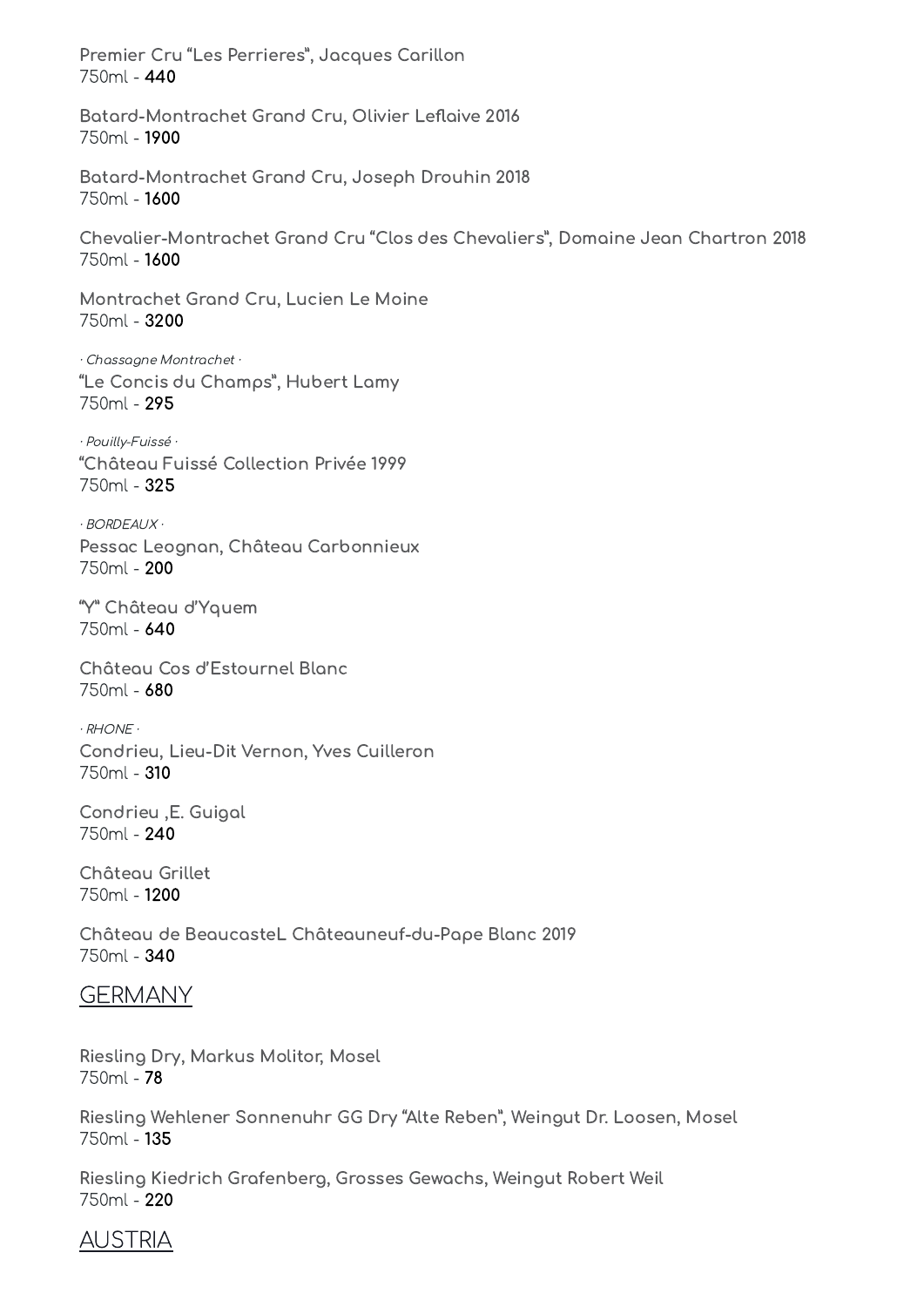Grüner Veltliner, Pichler Smaragd, Loibner F.X. Pichler 750ml - 105

Grüner Veltliner Federspiel, Franz Hirtzberger 750ml - 120

### SPAIN

Rias Baixas, Santiago Ruiz 750ml - 65

Capellania, Marqués de Murrieta 750ml - 135

## **ITALY**

· Piedmonte · Gavi, La Scolca 750ml - 150  $1.5L - 305$ 

Langhe Chardonnay, Rossj Bass, Angelo Gaja 2018 750ml - 300

Langhe Chardonnay, Gaia & Rey, Angelo Gaja 2018 750ml - 750

· Tuscany · Chardonnay, Capanelle 750ml - 160

Poggio alle Gazze, Tenuta dell' Ornellaia 750ml - 185

Ornellaia Bianco 750ml - 750

· Umbria · Cervaro della Sala, Antinori 2018 750ml - 240

· Veneto · Pinot Grigio Santa Margherita 750ml - 60

Pinot Grigio, Livio Felluga 750ml - 85

· Campania · Greco di Tufo, Feudi San Gregorio 750ml - 80

## CHILE

Chardonnay Cuvée Alexandre, Casa Lapostolle 750ml - 95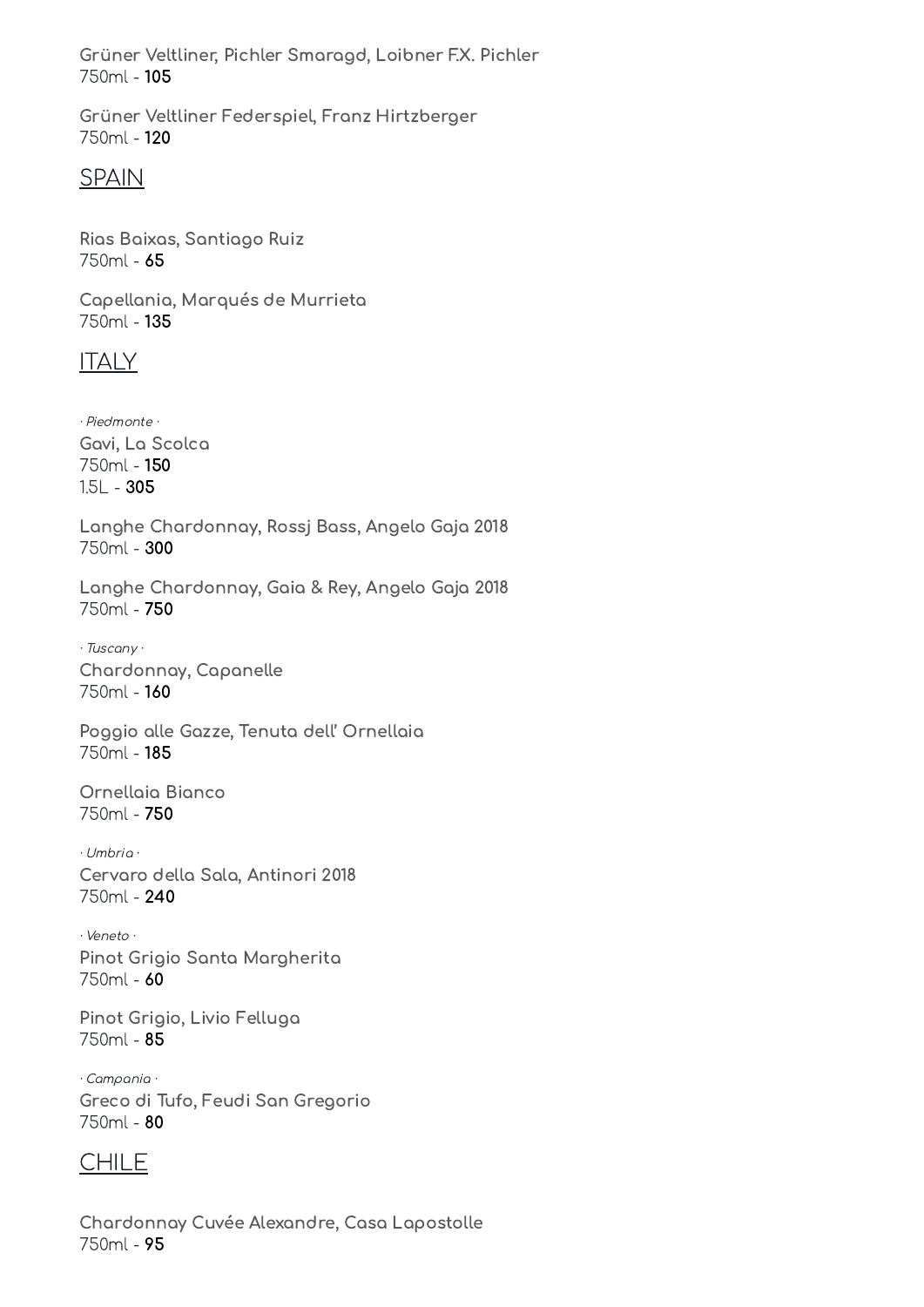## SOUTH AFRICA

Chenin Blanc, Spice Route 750ml - 85

Palladius Blanc, Sadie Family 750ml - 310

## ARGENTINA

Torontes, Dona Silvina 750ml - 60

### USA

Chardonnay "Les Noisetiers", Napa Valley, Kistler 750ml - 220

Chardonnay, Kongsgaard 750ml - 350

NEW ZEALAND

Chardonnay, Rosie's Block, Neudorf 750ml - 138

Cloudy Bay, Sauvignon Blanc, Marlborough 750ml - 120

Te Koko, Cloudy Bay, Sauvignon Blanc, Marlborough 750ml - 240



# <span id="page-15-0"></span>ROSE WINES

Cabernet Sauvignon, Saumon Domaine Harlaftis, Greece 2021 750ml - 60

Xinomavro Rose, Alpha Estate, Amyntaion, Greece 2021 750ml - 80 1.5L - 165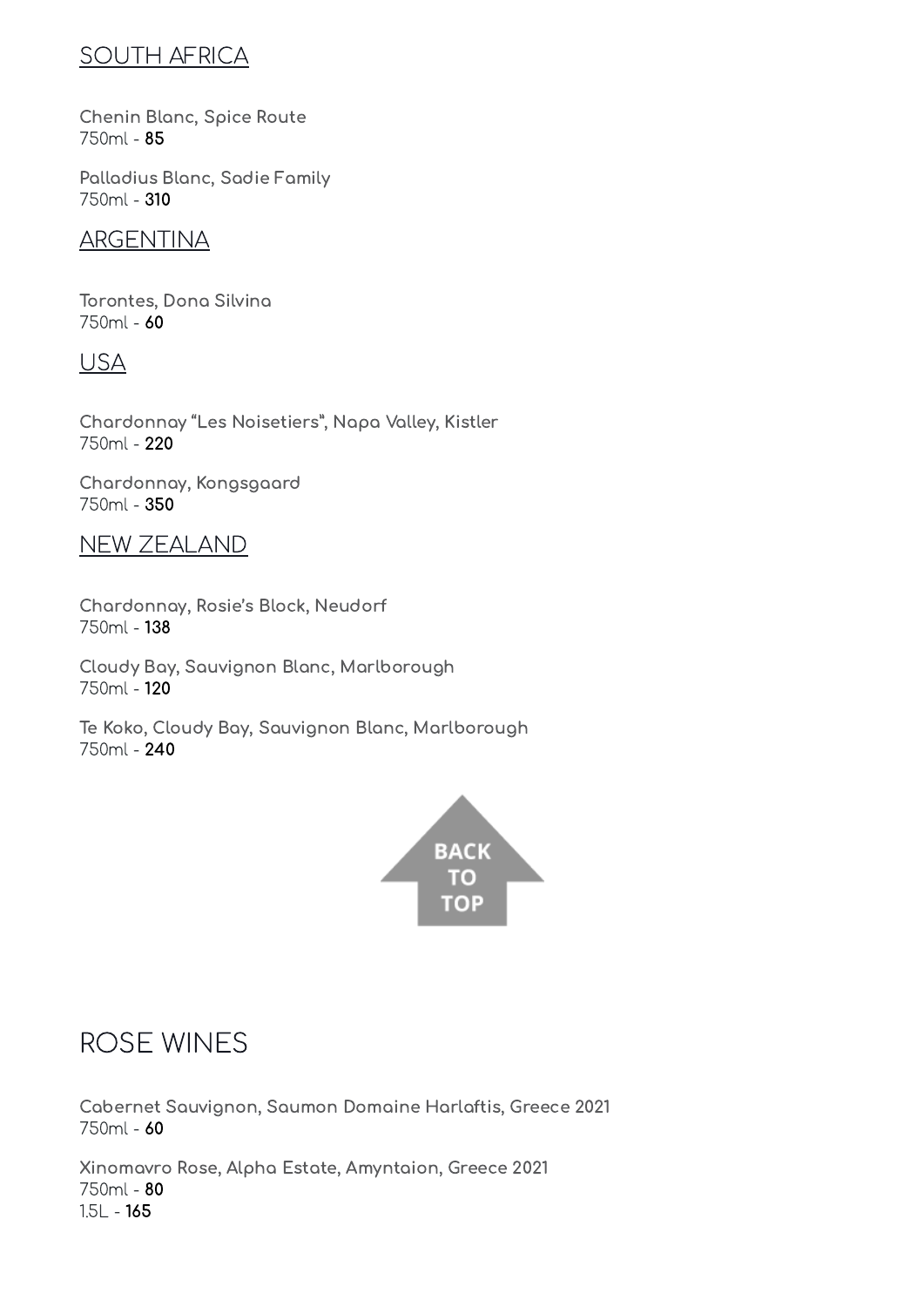Darlin Rose, Evia, Greece 2021 750ml - 60 Grenache-Syrah-Agiorgitiko, Idylle La Tour Melas, Greece 2021 750ml - 75 1.5L - 160 Merlot Rose, Domaine Costa Lazaridi 2021 750ml - 65 Pinot Grigio Ramato, Sun Goddess, Friuli 2021 750ml - 95 Domaine de l'Ill, Porquerolles, Provence 2021 750ml - 95 Côtes de Provence, Château Miraval 2021 750ml - 95 1.5L - 210 3L - 490 Côtes de Provence, Petale de Rose, Regine Sumeire 2021 750ml - 85 1.5L - 180 3L - 440 Côtes de Provence, Whispering Angel, Sacha lichine 2021 750ml - 90 1.5L - 210 3L - 440 Côtes de Provence, Rock Angel, Château d'Esclans 2021 750ml - 120 1.5L - 250 Côtes de Provence, Bandol, Château Romassan, Domaine Ott 2021 750ml - 150 1.5L - 330  $3L - 790$ Côtes de Provence, Garrus, Château d'Esclans 2021 750ml - 390 1.5L - 840 Côtes de Provence, Château de Minuty 281 2021 750ml - 360 1.5L - 750 Château Saint-Maur, Clos de Capelune 2021 750ml - 230

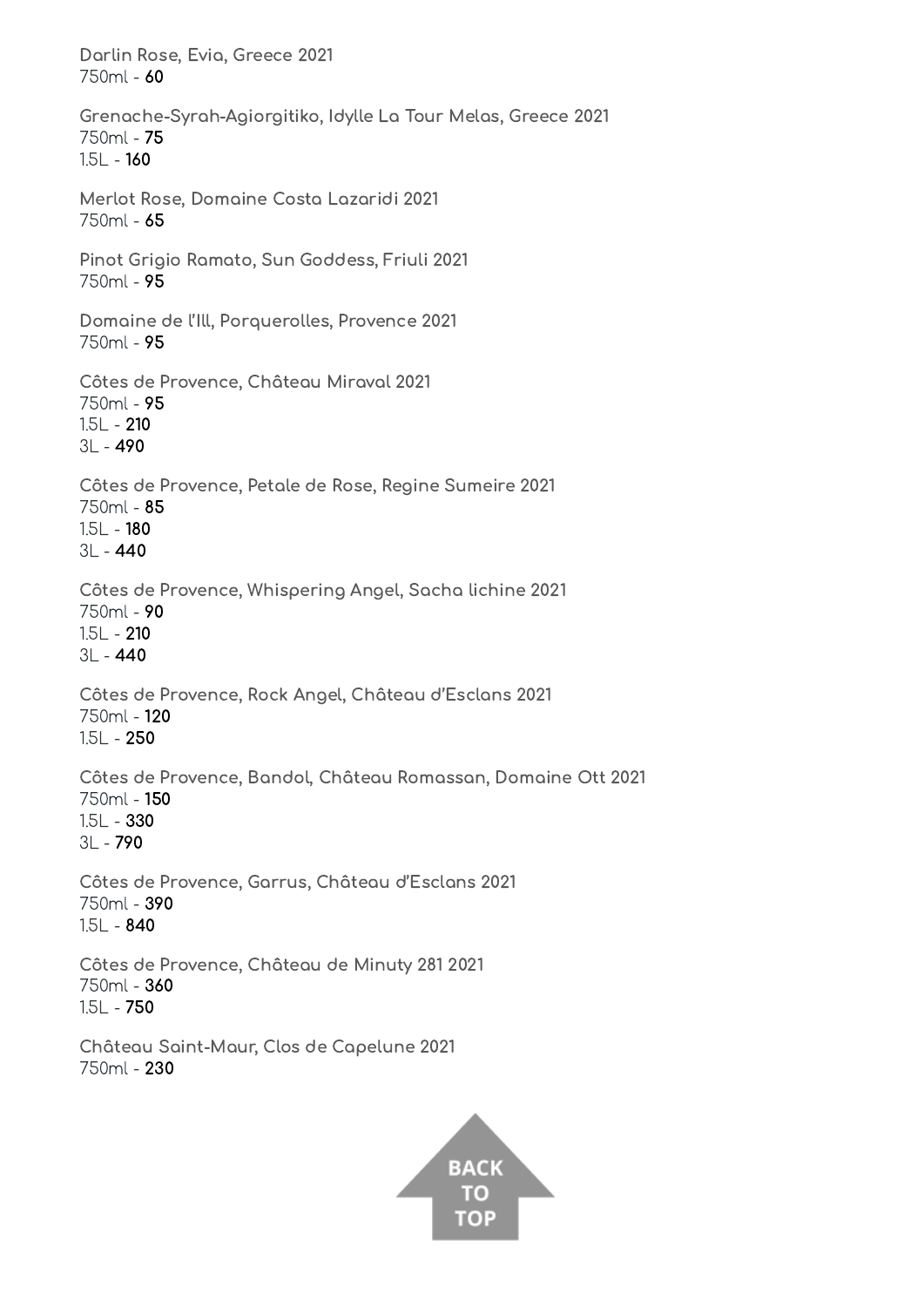# <span id="page-17-0"></span>GREEK RED WINES

· Macedonia · Syrah-Xinomavro-Merlot, Alpha Estate, Amyntaion 750ml - 125

Cabernet Sauvignon-Cabernet Frank-Merlot, Magic Mountain, Château N. Lazaridi, Drama 750ml - 95

Mavroudi-Mavrotragano -Limnio, Avaton, Gerovassiliou Estate, Epanomi 750ml - 85

Alpha One, Alpha Estate 750ml - 220

Merlot, Idisma Drios, Wine Art Estate 750ml - 65

Pinot Noir, Alpha Estate, Amyntaion 750ml - 87

Cava Amethystos, Domaine Costa Lazaridi 750ml - 90

Naoussa, Ktima Founti 750ml - 80

Château Pegasus, Naoussa 750ml - 110

Paliokalias, Dalamaras Winery 750ml - 100

Kormilitsa Gold Collection, Tsantali Wines 750ml - 370

· Central Greece · Cabernet Franc-Merlot, Cyrus One, La Tour Mellas, Achinos 750ml - 250

Cabernet Sauvignon-Merlot, Domaine Katsaros, Krania 750ml - 94

Merlot Alargino, Hatzimichalis Estate, Atlanti Valley 750ml - 120

· Peloponnese · Agiorgitiko Palia Klimata, Estate Papaioannou, Nemea 750ml - 75

Cabernet Sauvignon-Agiorgitiko, Mega Oinos, Domaine Skouras, Nemea 750ml - 90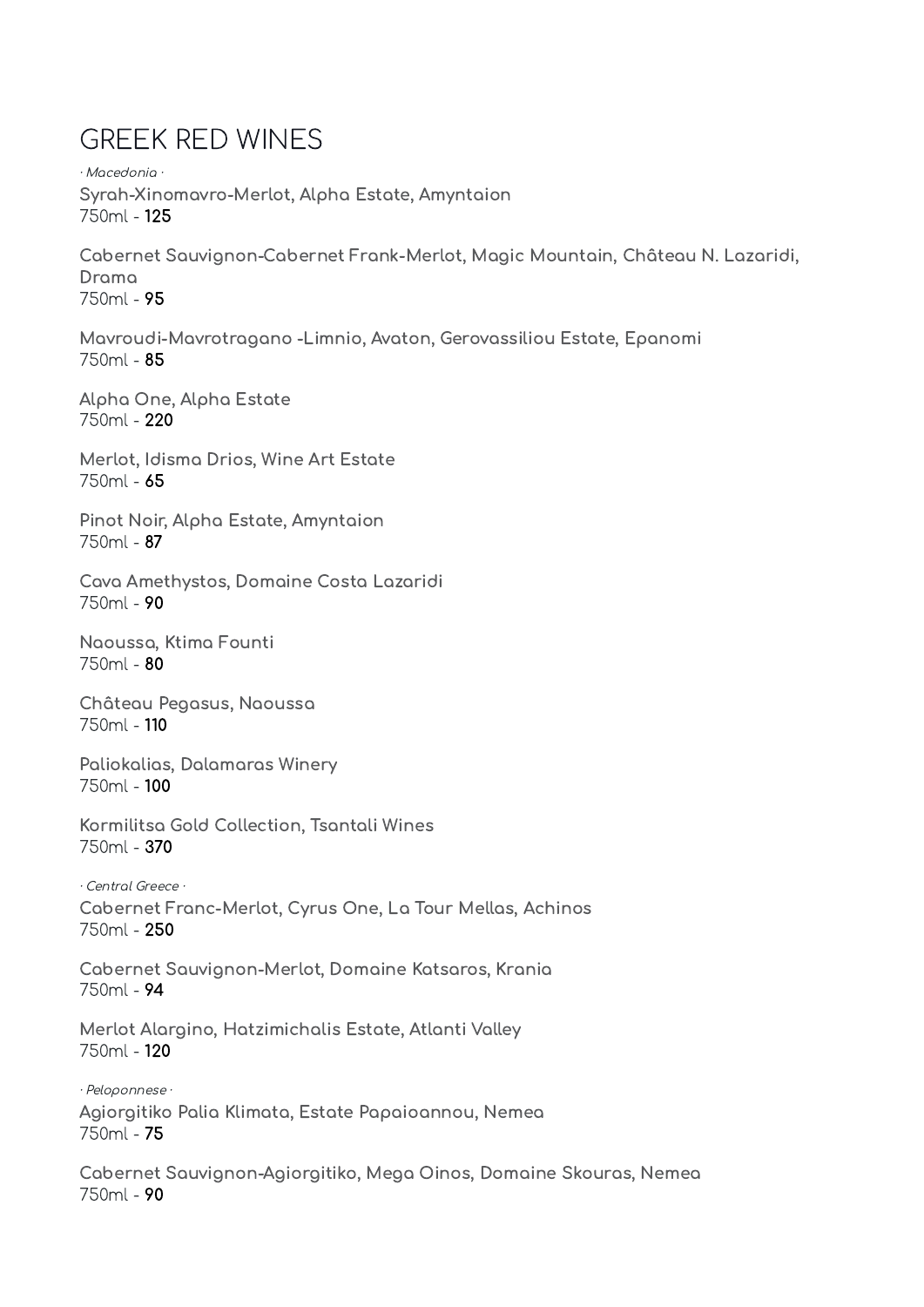Cabernet Sauvignon, Le Roi des Montagnes, Papargyriou Estate 750ml - 92 1.5L - 195

Agiogitiko Monopati, Aivalis Estate, Nemea 750ml - 95

Cabernet Sauvignon Trilogia, Kokkali Estate, Ilia 750ml - 145

Les Sang de la Pierre, Aivalis Winery 750ml - 105

Merlot, Lacules Estate 750ml - 140

The Chord, Lacules Estate, Bordeaux blend, Messinia, Greece 750ml - 85

Cabernet Sauvignon, Ktima Harlafti 750ml - 65

Anny's Animus Merlot, Ktima Tsolis 750ml - 95

· Evia · Syrah Agios Chronos, Avantis Estate 750ml - 100

Collection, Avantis Estate 750ml - 220

· SANTORINI· Mavrotragano, , Domaine Sigalas , Santorini 750ml- 190

Avgoustiatis-Mavrotragano, Mavro, T-oinos Clos Segasta 750ml -150



# <span id="page-18-0"></span>INTERNATIONAL RED WINES **BURGUNDY**

· Bourgogne · Dugat-Py 750ml - 180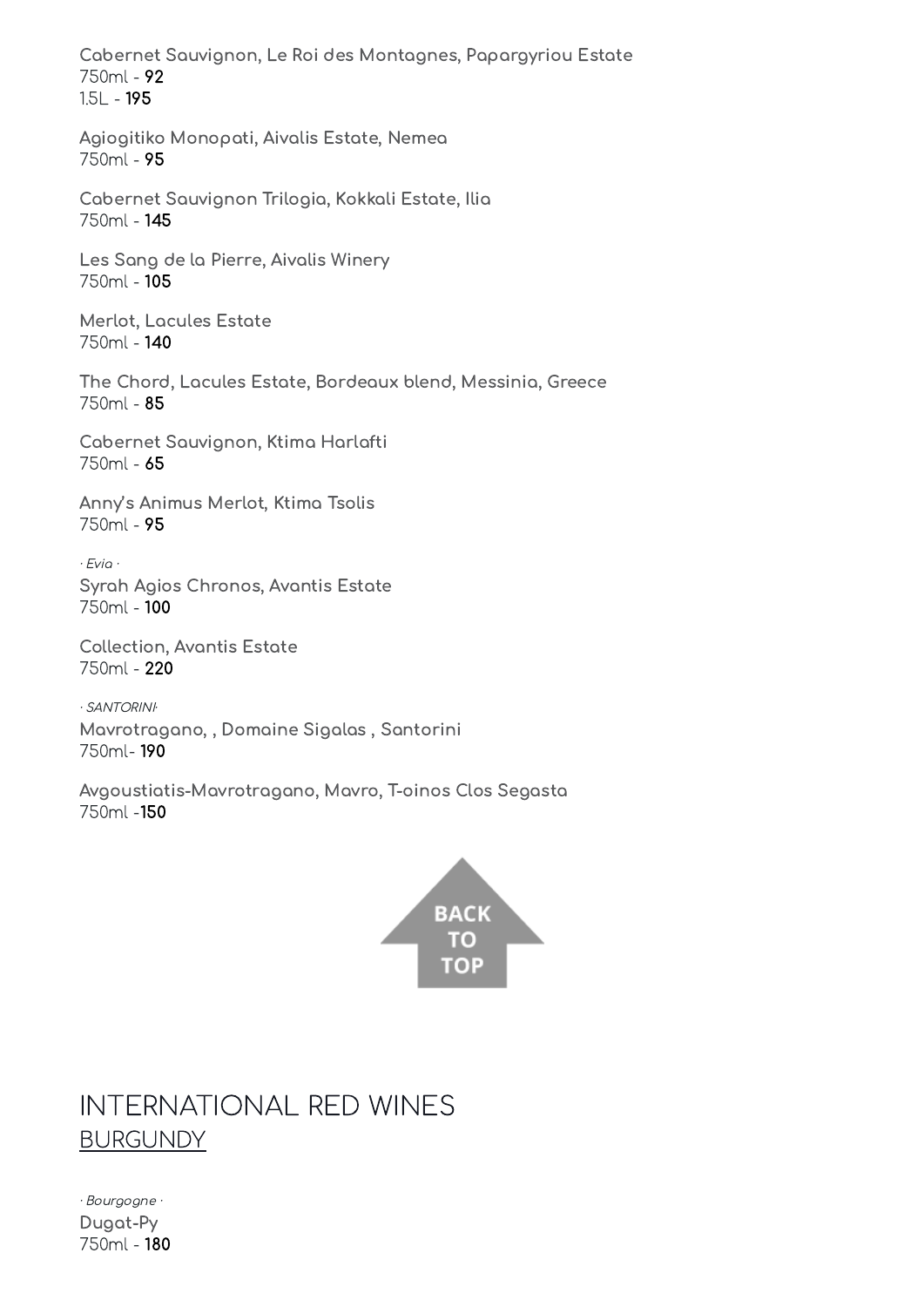· Gevrey Chambertin · Domaine Serafin Pere et Fils 750ml - 220 Premier Cru "Les Evocelles Tres Vieilles Vignes", Dugat-Py 750ml - 730 Chambertin Grand Cru 2014, Domaine Trapet Pere et Fils 750ml - 750 Charmes-Chambertin Grand Cru, Domaine Serafin Pere et Fils 750ml - 750 · Morey St Denis · Domaine des lambrays, Clos des Lambrays Grand 2016 750ml - 1350 Premier Cru "Clos des Ormes", Lucien Lemoine 2018 750ml - 355 · Vougeot · Joseph Drouhin, Clos Vougeot Grand Cru 2014 750ml - 880 · Chambolle Musigny · Domaine Joseph Drouhin 2017  $0.75L - 290$ Premier Cru, Domaine Comte Georges de Vogue 2004 750ml - 880 · Vosne Romanée · Domaine Joseph Drouhin 2016 750ml - 290 Domaine D'Eugenie, Premier Cru "Aux Brulées" 2018 750ml - 750 Domaine Romanée-Conti, Richebourg Grand Cru 1997 750ml - 3500 Domaine Joseph Drouhin, Grand Echézeaux, Grand Cru 2015 750ml - 1400 Domaine Joseph Drouhin, Echezaux Grand Cru 2017 750ml - 850 Albert Bichot, Echézeaux Grand Cru 2017 750ml - 890 · Nuits St Georges · Domaine Joseph Drouhin 2016 750ml - 270 Domaine Meo Camuzet, Premier Cru Les Pierreres 750ml - 450 Albert Bichot ,Premier Cru Chateau Gris Monopole 2017

750ml - 450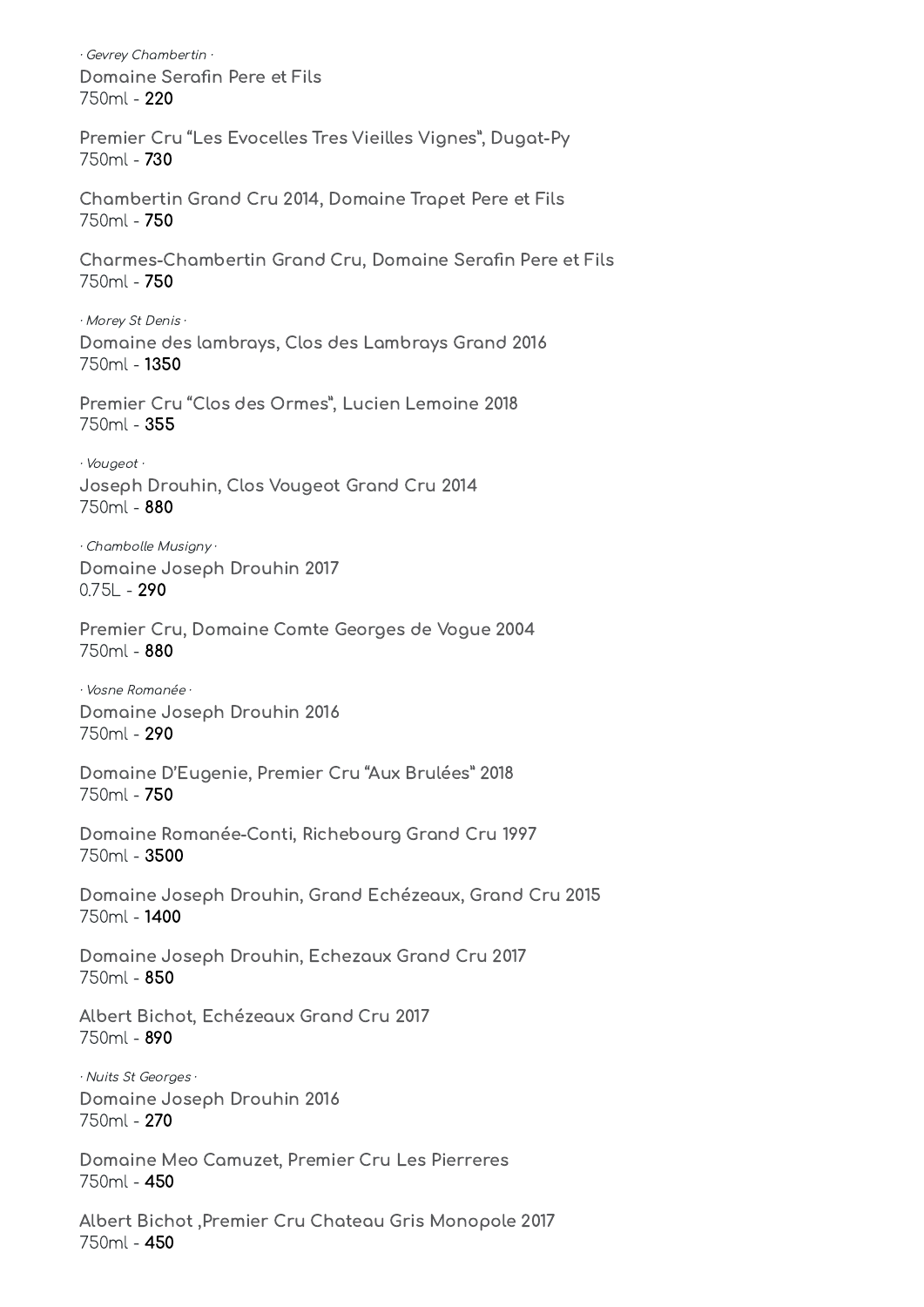· Corton · Domaine Bonneau du Martray, Corton Grand Cru 2017 750ml - 1250

#### BORDEAUX

· Saint Estephe · Château Cos d'Estoutnel 2014 750ml - 650

Château Cos d'Estoutnel 2005 750ml - 1100

· Pauillac · Château Latour 2005 750ml - 2900

Château Latour 2011 750ml - 2800

Château Mouton Rothschild 2002 750ml - 1700

Château Mouton Rothschild 2010 750ml - 2850

Château Lafite Rothschild 2011 750ml - 2300

Château Lafite Rothschild 1996 750ml - 3500

Château Lynch Bages 2011 750ml - 750

Château Pontet Canet 2007 750ml - 500

· Saint Julien · Château Gruaud Larose 2015 750ml - 380

· Margaux · Château Palmer 2005 750ml - 1350

Château Palmer 2010 750ml - 1300

Pavillon Rouge du Château Margaux 1997 750ml - 850

Château Margaux 1983 750ml - 2250

Château Margaux 1990 750ml - 3950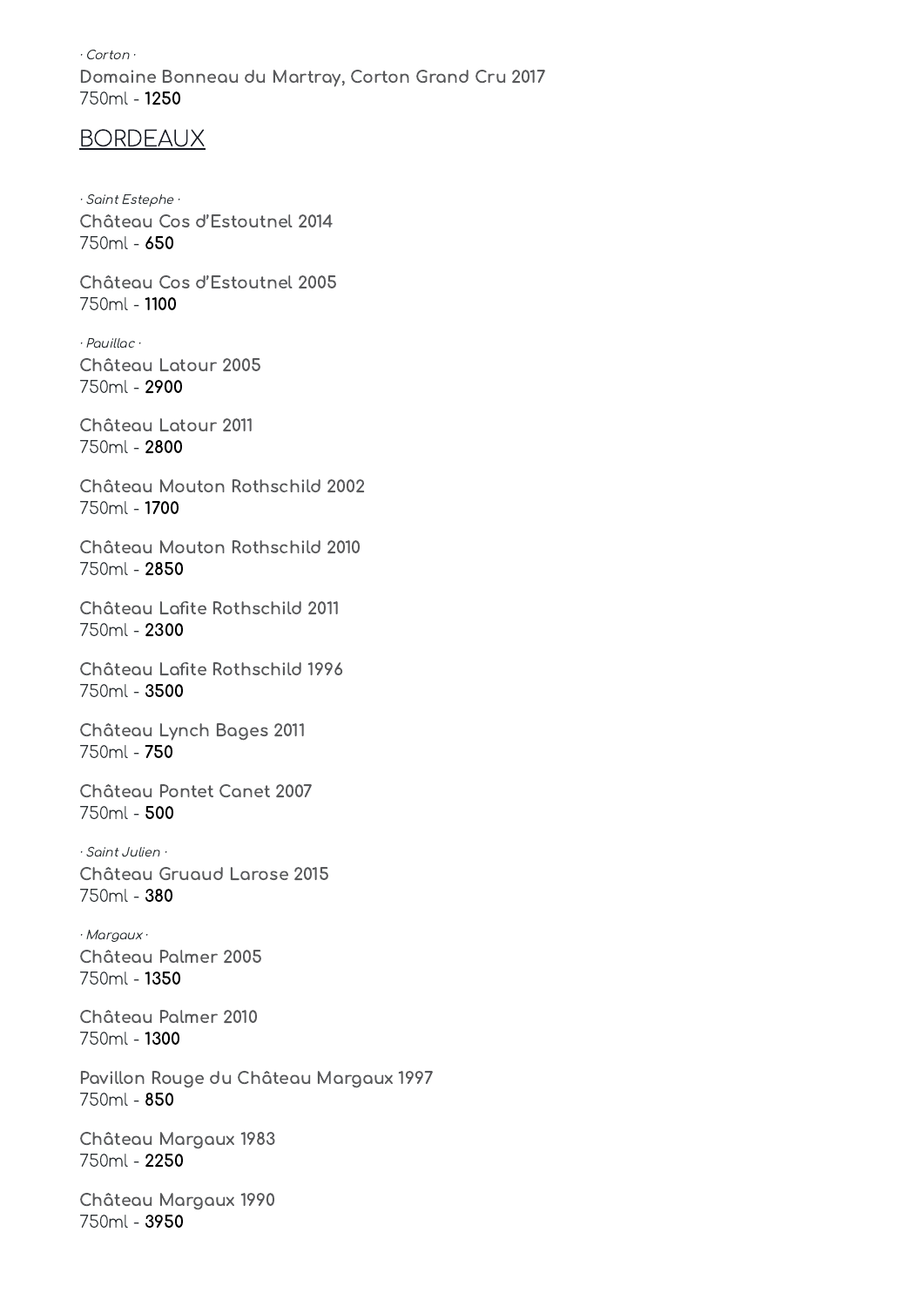Château Margaux 1997 750ml - 1650

Château Giscours 2013 750ml - 390

· Pessac-Léognan · Château Haut-Brion 2005 750ml - 2700

Château Haut-Brion 2009 750ml - 2950

Château Haut-Brion 1997 750ml - 1650

· Pomerol · Petrus 2004 750ml - 10300

Petrus 2009 750ml - 13800

Château Le Pin 1993 750ml - 6500

Château Gazin 2011 750ml - 420

Château Lafleur 2011 750ml - 2250

· RHONE · Hermitage, Jean Louis Chave 2017 750ml - 1350

Château de Beaucastel, Châteauneuf-du-Pape Rouge 2018 750ml - 450

Grozes Hermitage, Dellas Freres 2017 750ml - 140

Cuvée Da Capo, Domaine Pegau, Chateauneuf du Pape 750ml - 1200

#### SPAIN

· Rioja · Vina Tondonia, Rioja Reserva 750ml - 140

Rioja Reserva, Marqués de Murrietta 750ml - 105

· Ribera Del Duero · Valbuena No5, Bodegas Vega Sicilia 750ml - 490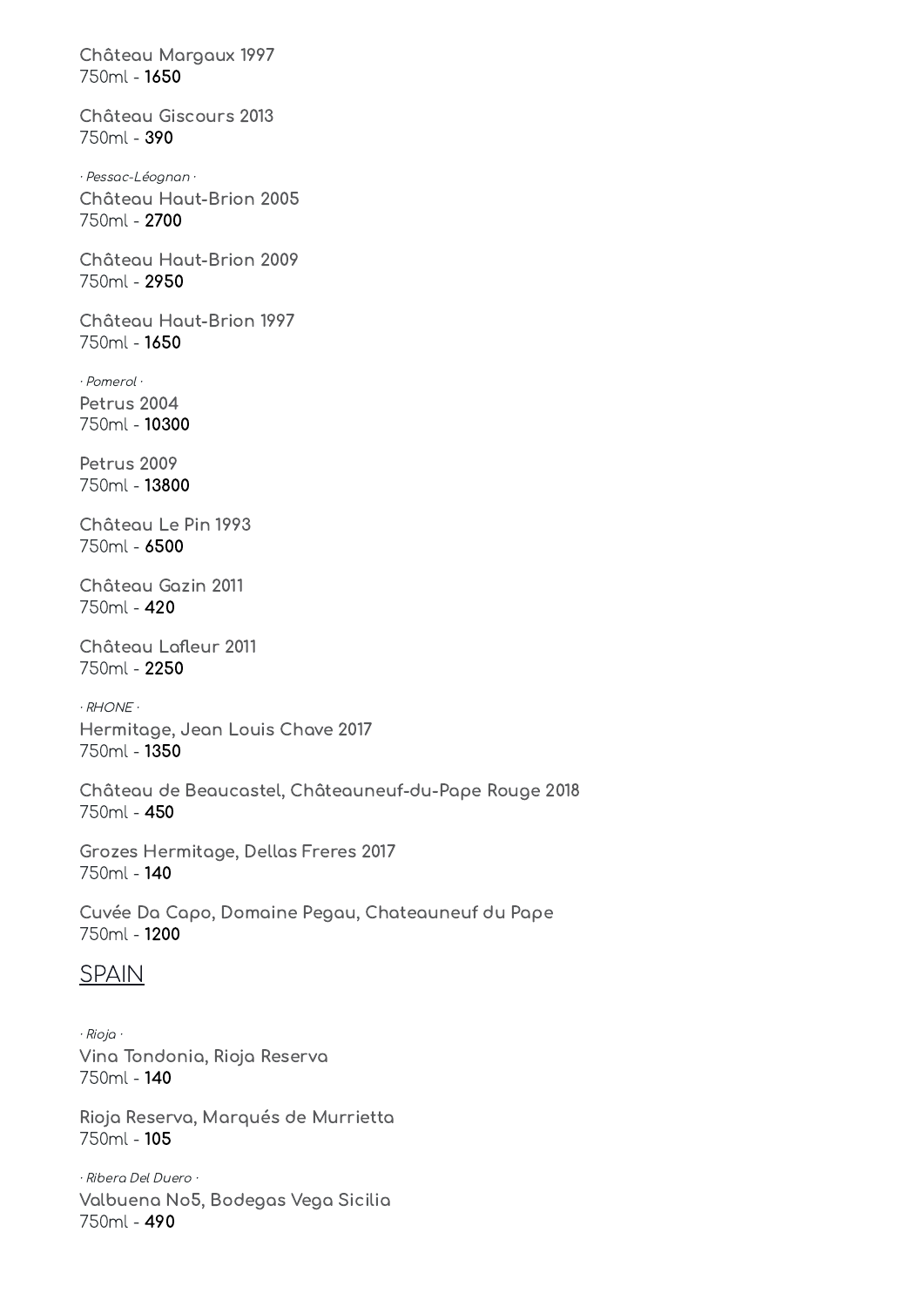· Priorat · Finca Dofi, Alvaro Palacios 750ml - 240

#### **ITALY**

· Barbaresco · Ceretto 2017 750ml - 180

Il Bricco Cesare, Pio Cesare 2014 750ml - 320

Angelo Gaja 2015 750ml - 720

· Barolo · Ornato, Pio Cesare 2013 750ml - 340

Sperss, Angelo Gaja 2013 750ml - 780

Elio Altare 750ml - 240

#### VENETO

Valpolicella Superiore, Dal Forno 2011 750ml - 340

Amarone della Valpolicella, Costasera, Masi 750ml - 230

### TUSCANY

Chianti Classico, Isole e Olena 750ml - 102

Ceparello, Isole e Olena 750ml - 260

IGT Toscana Tignanello, Antinori 2016 750ml – 400 1.5L - 900

IGT Toscana 50&50, Avignonesi-Capanelle 2015 750ml - 520

IGT Toscana Solaia Antinori 2013 750ml - 1400

IGT Toscana Solaia Antinori 2015 750ml - 1850

· Bolgheri ·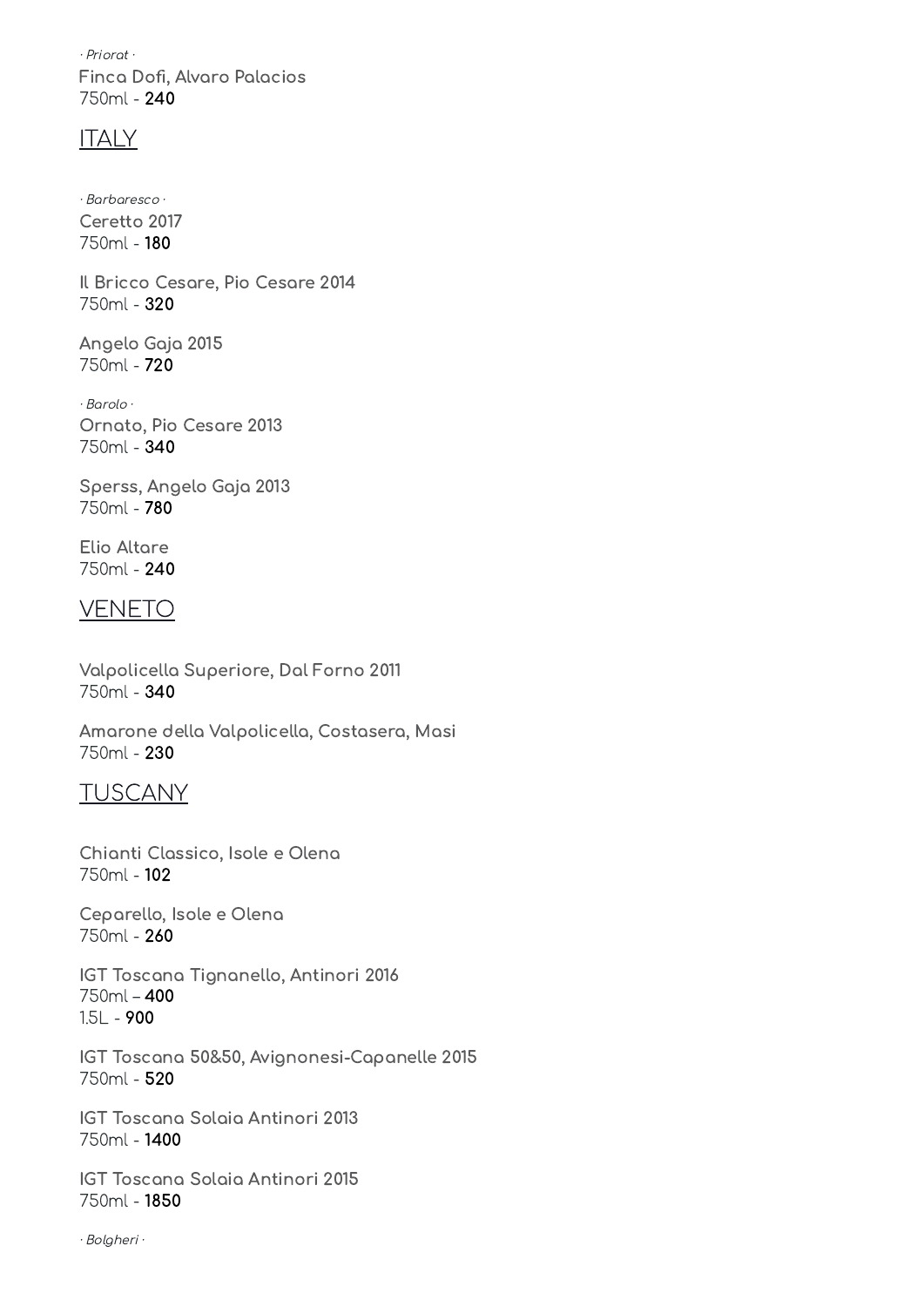Le Volte dell'Ornellaia, Tenuta dell'Ornellaia 750ml - 115 1.5L - 250

Ornellaia, Tenuta dell'Ornellaia 750ml - 800

Guidalberto, Tenuta San Guido 2018 750ml - 160

Sassicaia, Tenuta San Guido 2018 750ml - 960 1.5L - 2100

Masseto, Ornellaia 750ml - 2550

· Brunello di Montalcino · Altesino 2014 750ml - 190

Il Pogione 2013 750ml - 200

Biondi Sandi 2014 750ml - 650

Valdicava 750ml - 350

## USA

Overture, Robert Mondavi & Baron Philippe de Rothschild 750ml - 630

Opus One, Robert Mondavi & Baron Philippe de Rothschild 2017 750ml - 1450

Dominus, Christian Moueix 2012 750ml - 930

Sine Qua Non Syrah "Distenta 1" 2019 750ml - 800

IX Estate, Colgin 2017 750ml - 1650

Harlan Estate 2016 750ml - 3800

## CHILE

La Parcelle, Lapostolle 750ml - 375

Carmenere, Aconcagua Alto, Vina Errazuriz 750ml - 90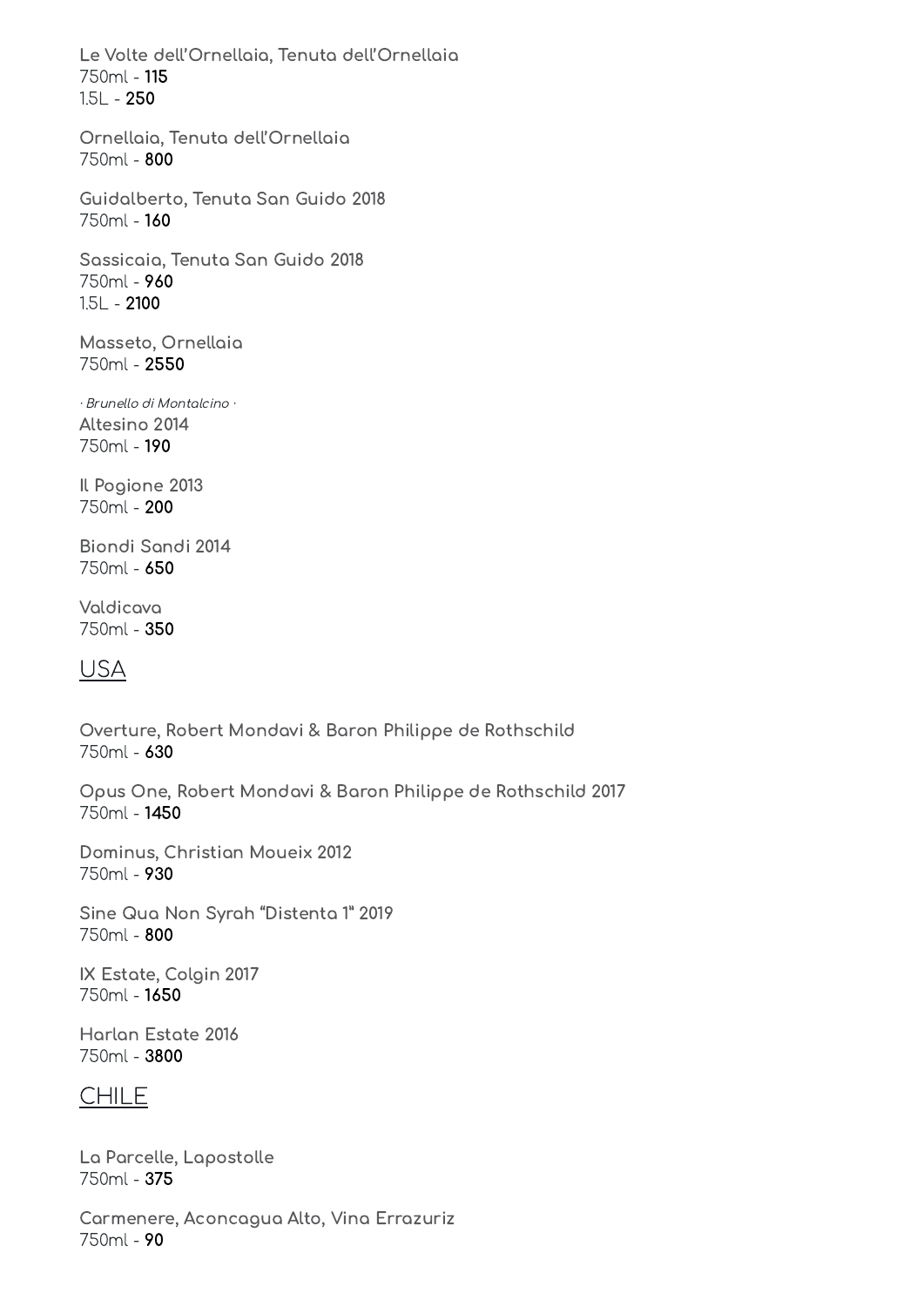## ARGENTINA

Malbec Reserva, Terrazas de los Andes 750ml - 90

Malbec Dona Silvina Reserva, Bodegas Krontiras, Mendoza 2016 750ml - 230

Malbec Reserva, Bodegas Colome 750ml - 235

Clos De Los Siete, Michel Rolland 750ml - 92

Cheval des Andes 750ml - 460

## AUSTRALIA

Yangarra Estate High Sand Grenache, Mc Laren Vale 2015 750ml - 340

Grange, Penfolds 750ml – 1900

Henscke Tappa Pass,Shiraz,Eden Valley 2017 750ml- 255

Stonewell, Barossa Shiraz, Peter Lehmann 750ml - 225

Hillside E ect, Grenache, Torbreck 750ml - 240

Runrig, Shiraz-Viognier, Torbreck 2018 750ml - 630



# <span id="page-24-0"></span>SWEET WINE

Chateau DOISY VEDRINES 2eme Grand Cru classe 2017 500ml - 115

Estate Argyros, Vinsanto 4 yrs Barrel Aged, Santorini 500ml - 135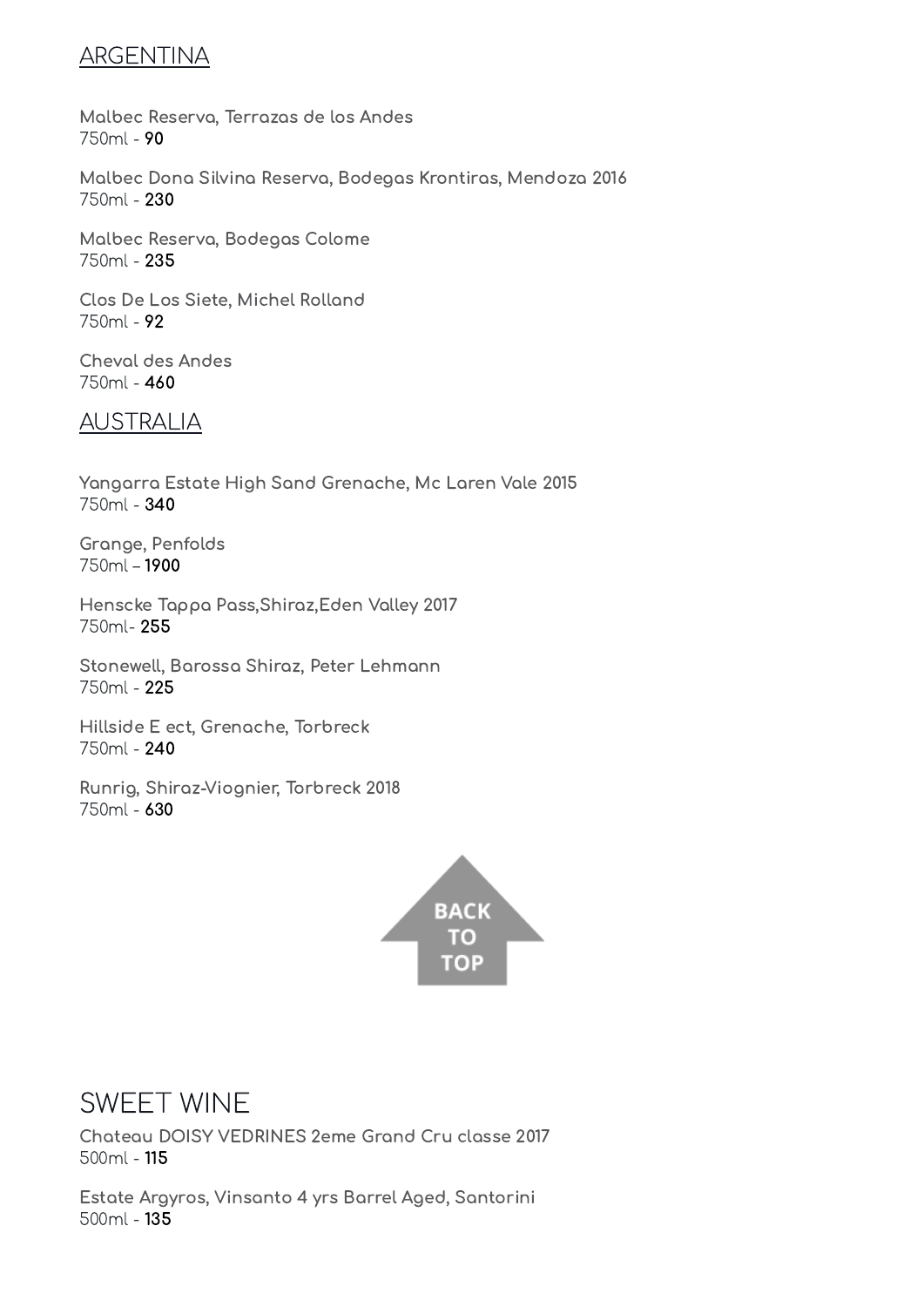Moscato d'Asti, G.D. Vajra, Italy 500ml - 58

Moscato di Samos Nectar, Samos, Greece 500ml - 52

Vin Doux du Soleil, Muscat de Céphalonie, Sclavos 500ml - 120

Château Coutet, Barsac, Sauternes, Bordeaux 500ml - 250

Château d'Yquem, Sauternes, Bordeaux, France 2014 500ml - 980

#### FORTIFIED

Madeira Blandy's, Verdehlo 10 years old 500ml - 78

Sandeman Ruby Port 375ml - 52

Fonceca Tawny Port 375ml - 54

Bin No 27 Reserve Port 375ml - 55

Sherry Hidalgo La Gitana Manzanilla 500ml - 45

Samos Nectar, Moschato, Greece 375ml - 40

Moschato Limnou, Hatzigeorgiou Estate, Greece 500ml - 45



## <span id="page-25-0"></span>**BEVERAGES** Sake

Ozeki Junmai Pure rice flavor sake, served warm or chilled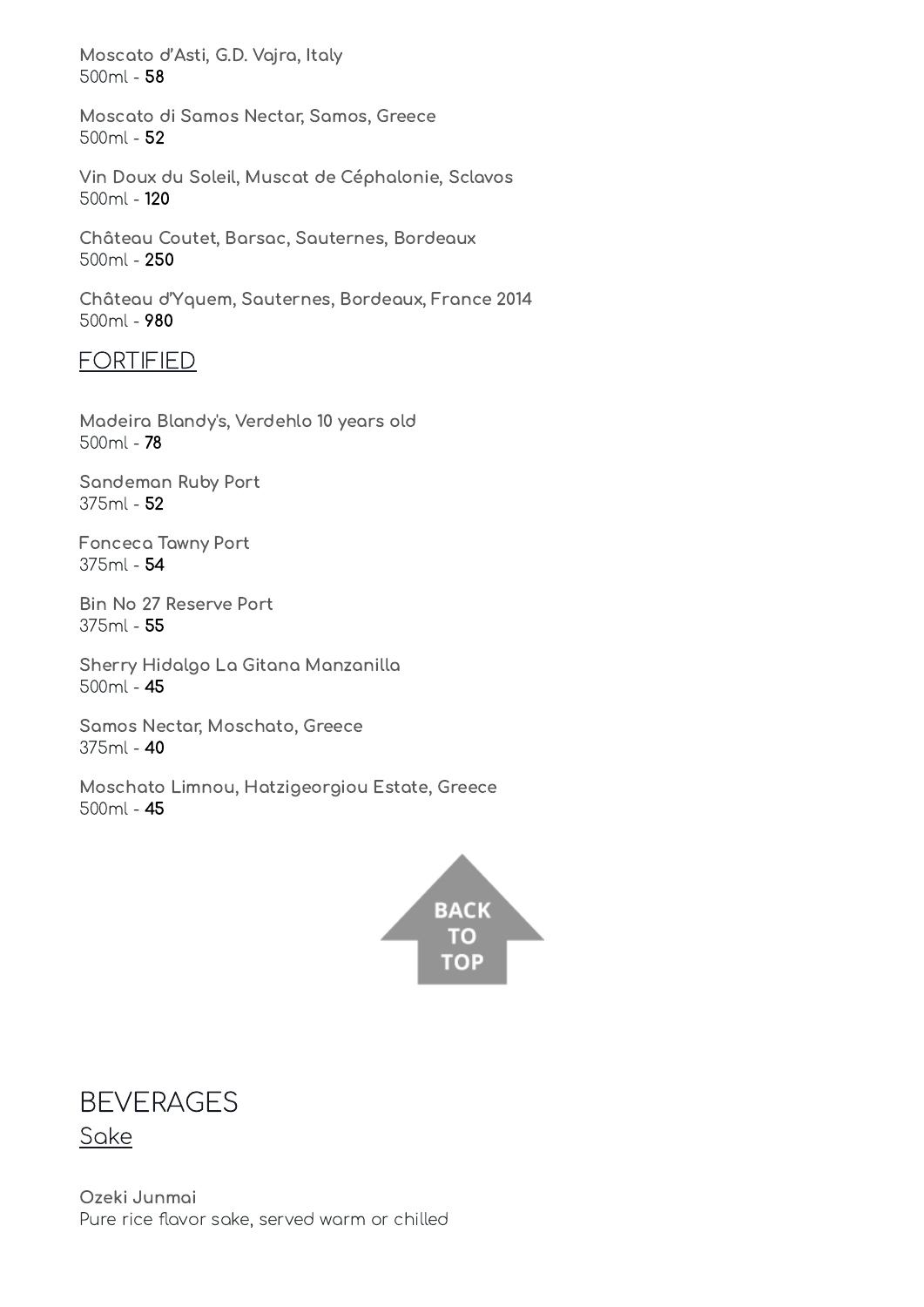200ml - 27 720ml - 105

Karatanba Honjozo Dry bodied sake 300ml - 42

Dassai 45 Junmai Daiginjo Rice & fruity flavor 200ml -45 300ml -75 720ml -150

Dassai 23 Daiginjo Fruity & silky - smooth flavor 300ml -140 720ml -285

Nabeshima Daigingo Crisp, semi dry mellow sake 720ml - 295

Dassai 45 Junmai Daiginjo Nigori Traditional full bodied sake with milky texture 200ml -38 300ml -58

Sake Special

Ozeki Hana Awaka Sparkling Sake bottle 250ml 32

Umeshu (plum wine) glass 150ml 12

Shochu Kuro Kirishima glass 150ml 15

Fruit Sake jug 250ml 22

## Vodka

Russian Standard, Absolut, Stolichnaya Glass - 17 700ml - 240

Ketel One, Ketel One Citroen, Tito's, Haku Glass - 20 700ml - 280

Grey Goose, Belvedere, Ciroc Glass - 24 700ml - 320  $1.5L - 600$ 1.75L - 700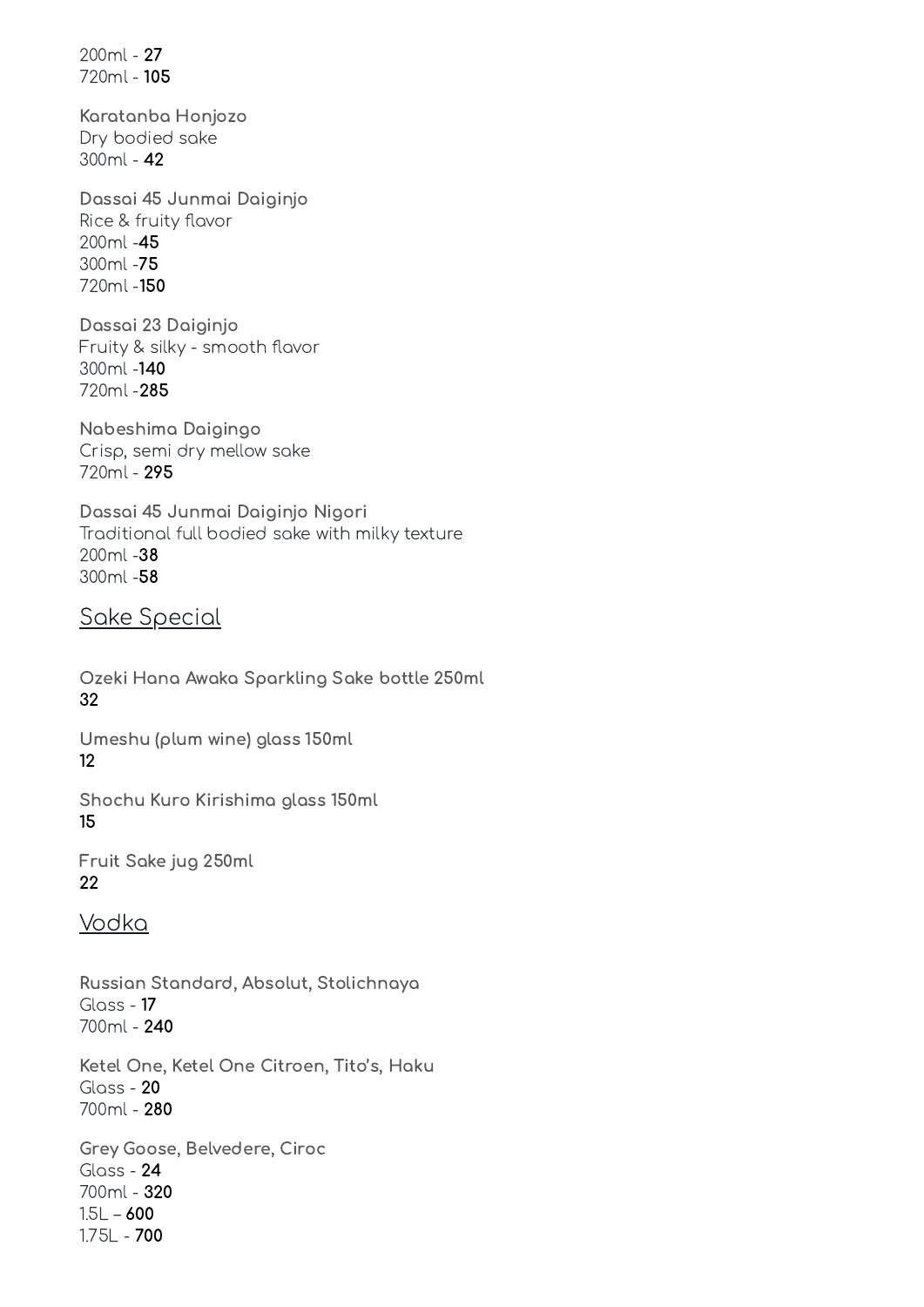3L - 1100 6L – 2000 Grey Goose V.X. Glass - 55 700ml – 750 Beluga, Stoli Elite Glass - 24 700ml – 320 Beluga Gold Glass –  $55$ 700ml - 750

### Gin

Tanqueray, Gordon's, Bombay Sapphire, Beefeater's, Beefeater's Pink Glass -17 700ml - 240

Tanqueray 10, Hendricks Glass -22 700ml - 300

Gin Mare, Nikka Coffey, Etsu Glass -24 700ml - 320

Monkey 47 Glass -29 500ml - 300

Kinobi Glass -30 700ml - 420

#### Rum

Pampero blanco, Pampero Especial, Bacardi Superior, Bacardi Gold, Rhum J.M Agricole Glass – 17 700ml - 240

Captain Morgan, Sailor Jerry, Havana Club 3 Anos, Malibu Glass – 18 700ml - 250

Bacardi 8 anos, Havana Club 7 anos, Kraken Glass - 18 700ml - 250

Appleton Estate 12 Glass - 20 700ml - 280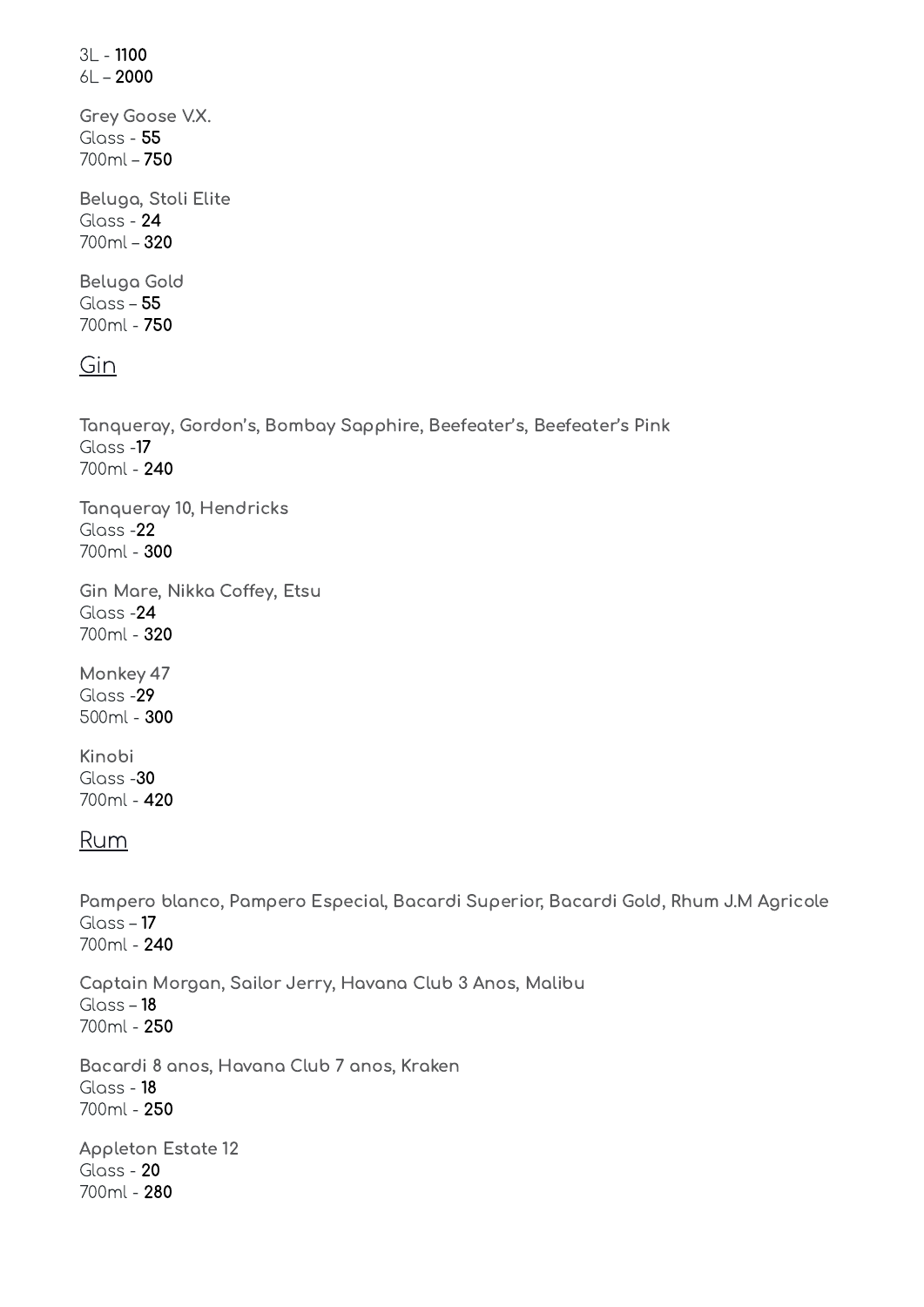Ron Zacapa 23, Diplomatico Reserva Exclusiva, El Dorado 15 Glass - 28 700ml - 320

Ron Zacapa X.O Glass – 48 700ml - 700

#### **Teguila**

Jose Cuervo Gold Especial, Jose Cuervo Silver Especial Glass - 17 700ml - 240 Don Julio blanco, Patron Silver, Patron Cafe Glass - 23 700ml - 320 Don Julio Reposado, Patron Reposado Glass - 25 700ml - 350 Don Julio anejo, Patron Anejo, Casa Amigos Blanco, Jose Cuervo Platino Glass - 28 700ml – 390 Casa Amigos Reposado Glass - 30 700ml - 450 Casa Amigos Anejo Glass - 35 700ml - 480 Casa Dragones Joven Glass - 80 700ml - 1300 Don Julio Anejo 1942 Glass - 55 700ml - 780 1.75L - 2100 Avion extra Anejo Glass - 52 700ml - 700 Jose Cuervo Reserva de la Familia Glass - 55 700ml – 780 Clase Azul Plata Glass - 55 700ml – 780 Clase Azul Reposado Glass - 60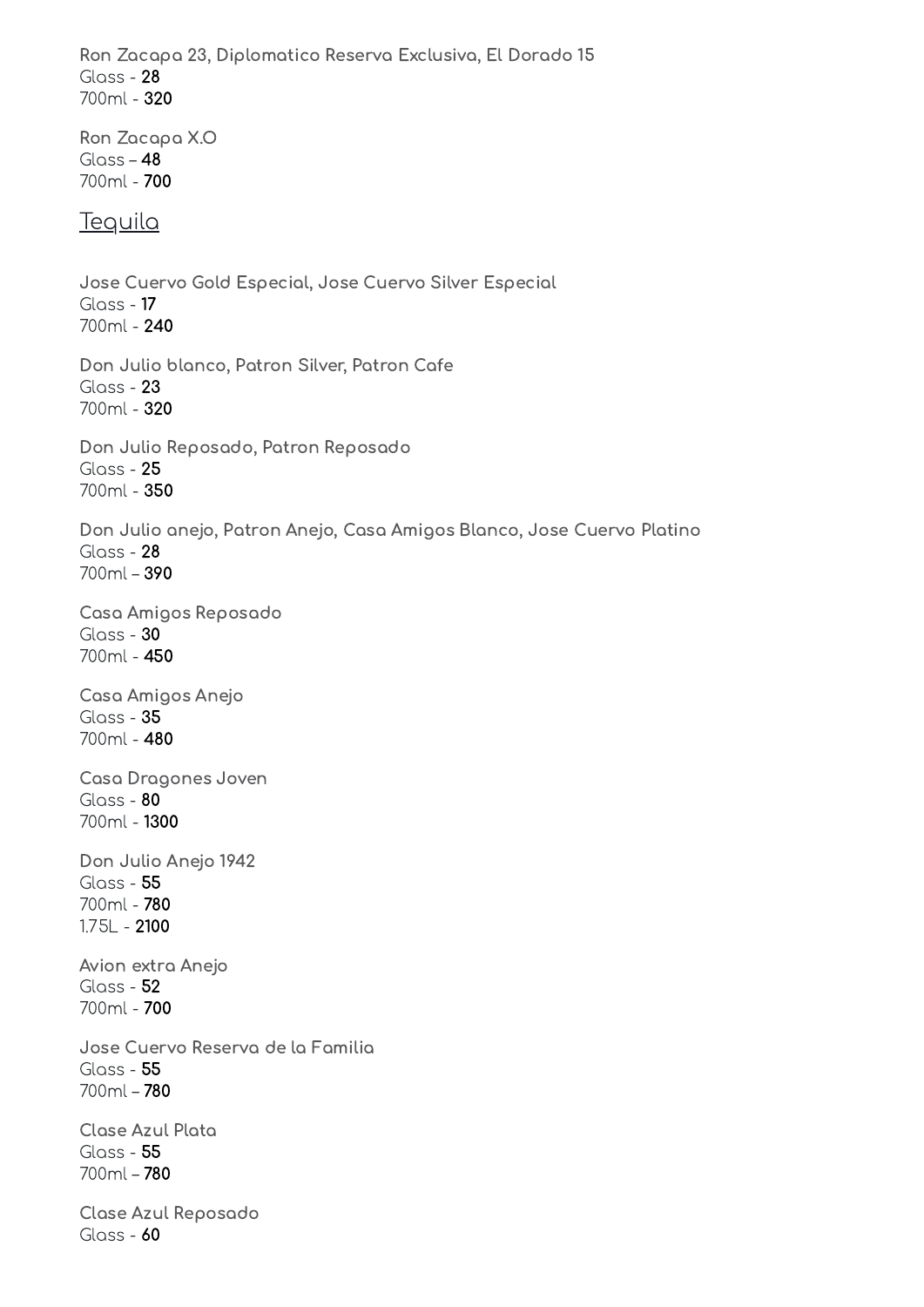700ml - 850  $1.5L - 2100$ 

Clase Azul Anejo 700ml – 3500

Clase Azul Ultra Anejo 700ml – 9300

#### Mezcal

Del Maguey Vida, Montelobos Espadin Glass - 24 700ml - 340

Casa Amigos Glass - 38 700ml – 500

Clase Azul Glass - 143 700ml - 1900

### Whisky Blended

Johnnie Walker Red Label, J&B, Dewar's White Label, Famous Grouse Glass - 17 700ml - 240 Cutty Sark, Haig Glass - 17 700ml - 240 Dimple 15 yrs., Dewar's 12 yrs. Glass - 22 700ml - 300 Johnnie Walker Black Label, Chivas Regal 12 yrs, Dimple 15 yrs., Dewar's 12 yrs. Glass - 20 700ml - 300 Chivas Regal 18 yrs., Dewar's 18 yrs Glass - 35 700ml - 480 Johnnie Walker Gold Label, Johnnie Walker Green Label Glass - 24 700ml – 320 Johnnie Walker Blue Label, Chivas Regal 21 yrs. Royal Salute Glass - 55 700ml - 780 Malt Whisky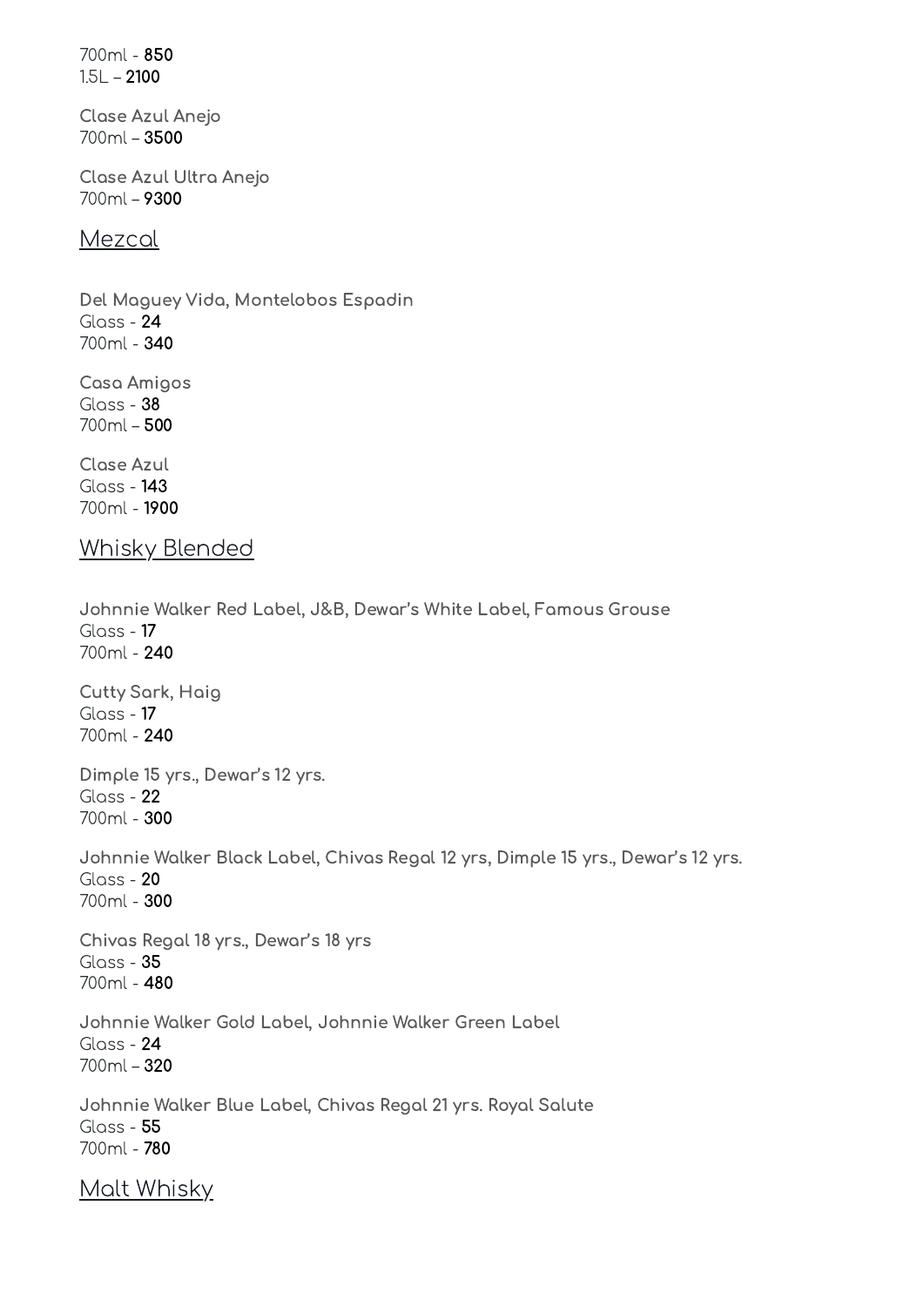Cardhu 12 yrs., Cragganmore 12 yrs., Dalwhinnie 15 yrs., Glenlivet Founder's Reserve, Glenfiddich 12 yrs,Glenkinchie 12 yrs, Aberfeldy 12 yrs. Glass - 22 700ml -300 Glenmorangie 15, Oban 14 yrs., Talisker 12 yrs., Lagavulin 12 yrs Glass - 24 700ml -320 Glenmorangie 15, Oban 14 yrs., Talisker 12 yrs., Lagavulin 12 yrs Glass - 24 700ml -320 Macallan Double Cask 12 yrs, Glenkinchie 18 yrs, Glass - 35 700ml -480 Macallan Tripple Cask 15 yrs, Glass - 52 700ml -700 Japanese Whisky Nikka Days Glass - 22 700ml -300 Nikka from the barrel  $Gloss - 30$ 700ml -300 Nikka Miyagikyo Single Malt Glass - 35 700ml -480 Yamazaki Distillers Reserve Glass - 52 700ml -700 Hibiki Harmony Glass - 52 700ml -700 Irish Whiskey Jameson Glass - 17 700ml -240 Bushmills single malt 10 yrs. Glass - 22 700ml -300

Bourbon & Rye Whiskies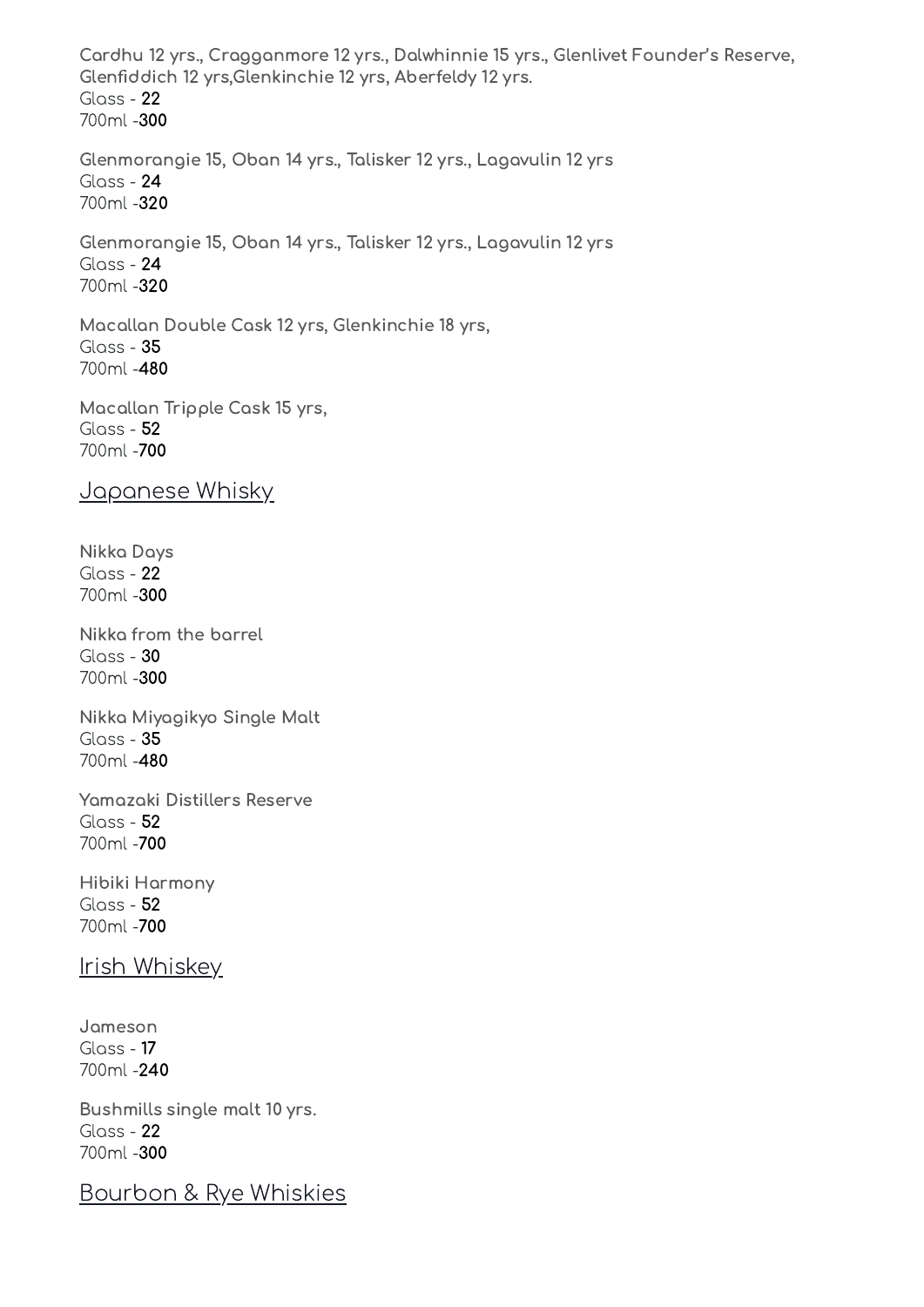Jim Beam, Bulleit Bourbon, Canadian Club, Maker's Mark Glass - 17 700ml -240

Woodford Reserve Glass - 24 700ml -340

Jack Daniel's Glass - 20 700ml -300



# <span id="page-31-0"></span>PORT & SHERRY

Sherry Valdespino no, Port Sandeman, Fonseca Bin No27 Glass - 13 700ml - 150

## Greek Metaxa, Cognac & Brandy

Metaxa 7\* Glass - 15 700ml – 250

Metaxa Private Reserve Glass - 22 700ml - 300

Armagnac Glass - 15 700ml - 250

Calvados Busnel V.S.O.P. Glass - 20 700ml - 250

Hennessy V.S.O.P., Remy Martin V.S.O.P., Courvoisier V.S.O.P Glass - 23 700ml - 350 Otard X.O., Hennessy X.O.,Remy Martin X.O Glass - 45

700ml - 650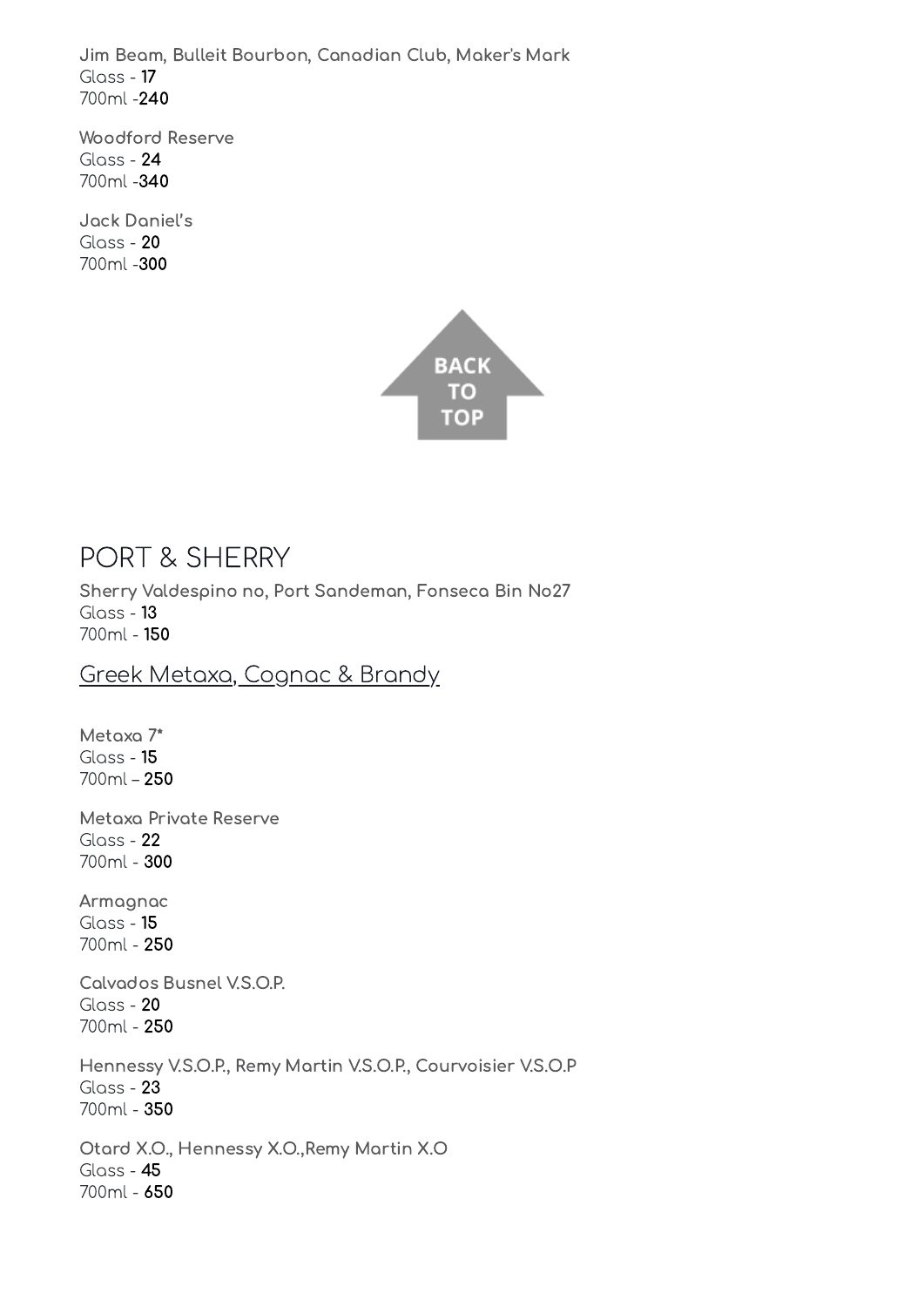Comte de Mazeray 24 K gold Glass - 100 700ml - 900

#### Aperitif

Ouzo, Tsipouro Glass - 12 700ml - 120

Pimm's, Noilly Prat, Pernod Pastis, Martini Glass - 17

Aperol, Campari Bitter Glass - 17

Karafaki Ouzo (200 ml) 200ml - 40

Karafaki Tsipouro (200 ml) 200ml - 40

Karafaki Tsikoudia (200 ml) 200ml - 40

Liqueur & Digestive

Bailey's Irish Cream, St. Germain, Amaretto Disaronno, Sambuca Glass - 17

Benedictine, Cointreau, Grand Marnier, Drambuie, Limoncello Glass - 17

Tentura, Mastiha, Rakomelo, Amaro Averna, Jägermeister  $Gloss - 17$ 

## Grappa & Eau De Vie

Nonino Tradizionale, Nonino Chardonnay, Nonino Merlot, Poire Williams 13

Nonino Verduzzo, Nonino Ribolla 20

Nonino Picolit 22

Beer

Heineken, Stella Artois 12

Voreia Pilsner, Nisos Pilsner 13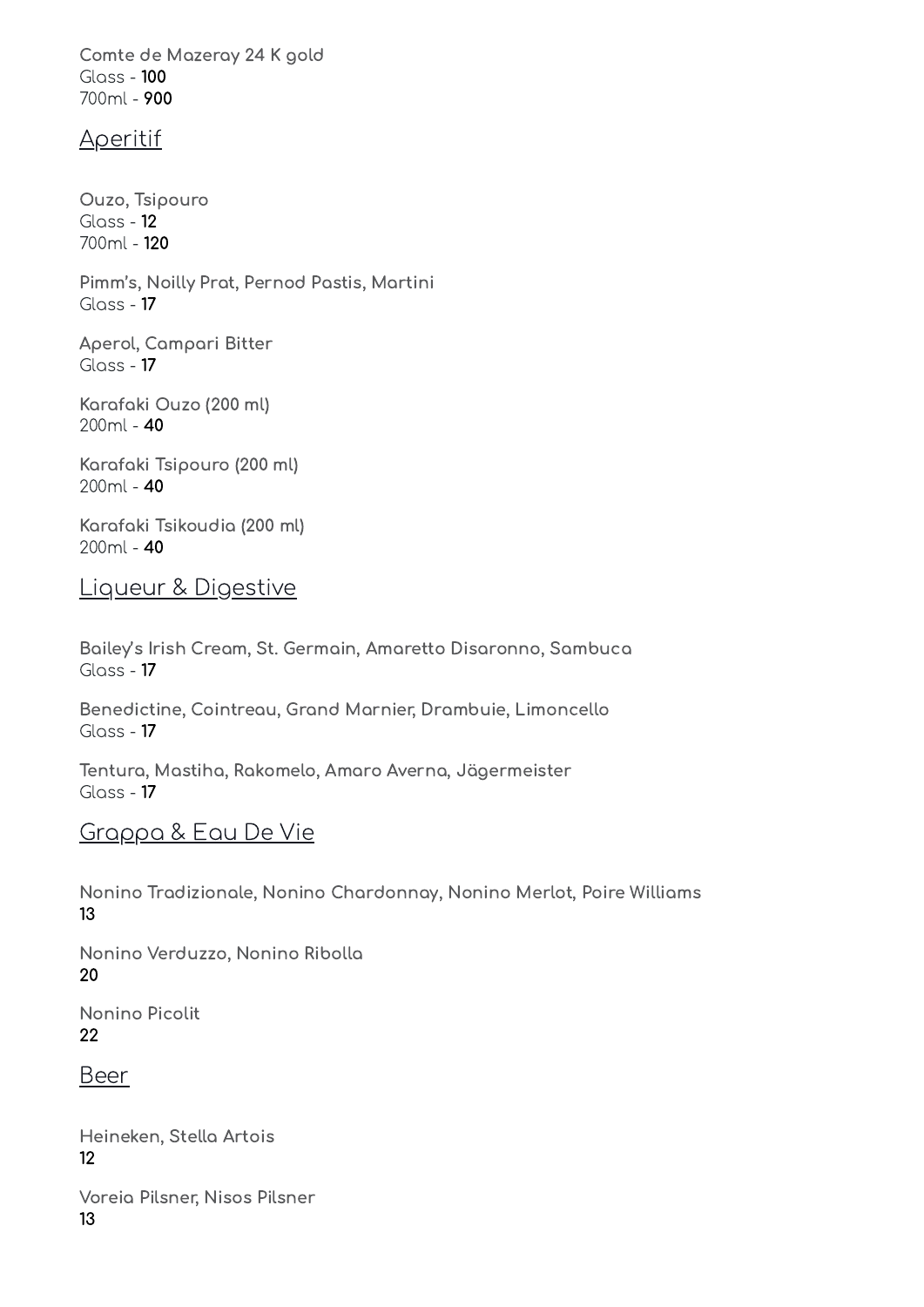Corona, Sapporo 13

Mikonu Blonde Season 14

Clausthaler (alcohol free) 10

Coffee, Tea & Chocolate

Espresso, Greek coffee 5

Espresso double 6

Cappuccino, Freddo espresso, Filter coffee, Instant coffee 9

Cappuccino latte, Flat White, Freddo cappuccino 9

Chocolate

9

Irish coffee, Bailey's coffee 22

Kusmi Tea 9

Ritual Teas

Matcha, traditional Japanese organic green tea powder 15

Mate, south American energy antioxidant tea 15

Soft Drinks

Soft Drinks 8

Red Bull 14

Mineral Water

Aqua Panna Natural 0.7L 8

San Pellegrino 0.7L 10